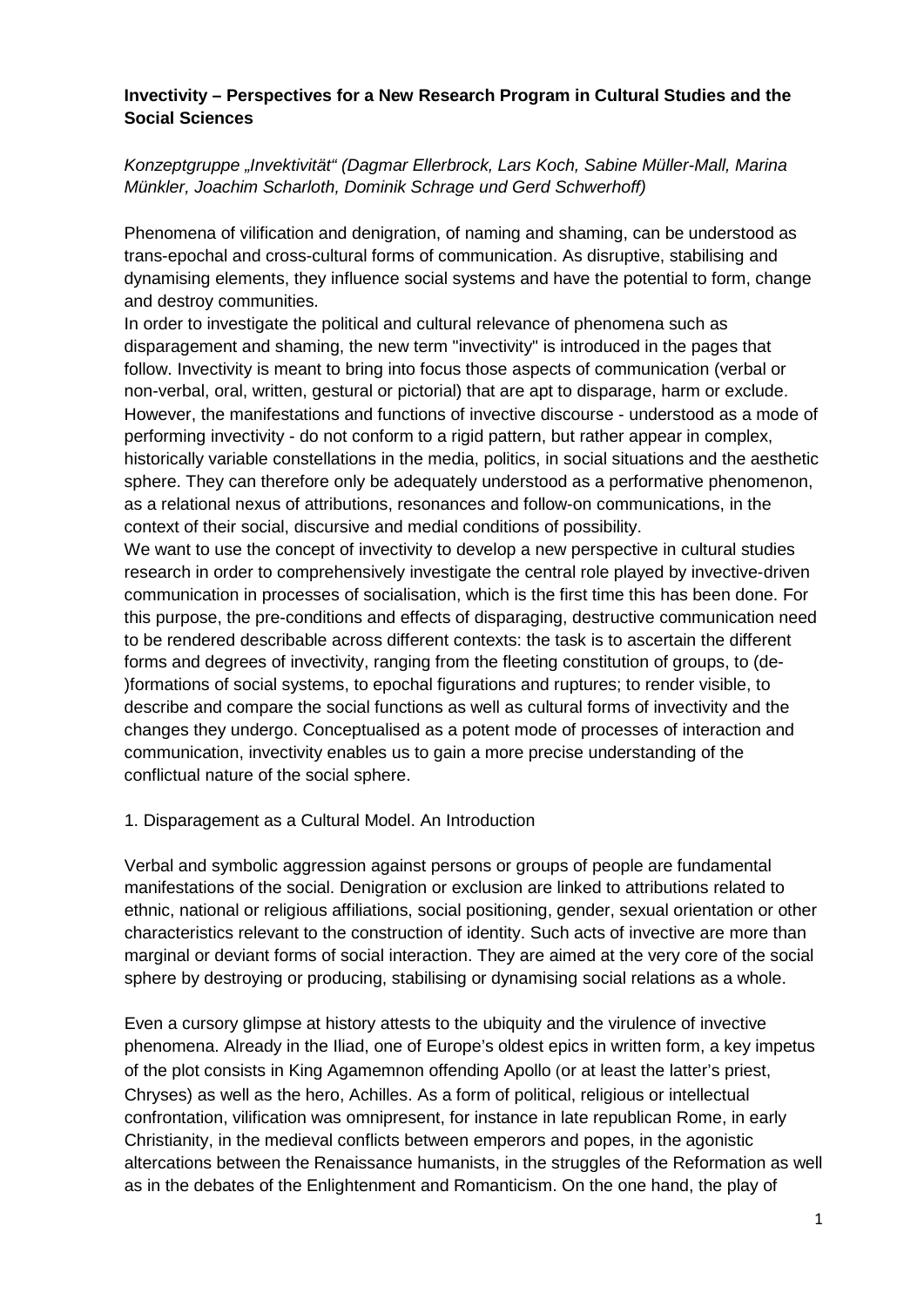disparagement, challenging an opponent and defending one's honour is often regarded as a central characteristic of pre-modern society, based as it was on face-to-face interaction (Schlögl 2014); on the other hand, the Reformation was a boom period for the reciprocal denigration of religious-political opponents, which was made possible by the new media of the Gutenberg era (Schwerhoff 2017).

But invective is also obviously present in many different forms today: in election campaigns, parliamentary debates or television panel discussions, in youth cliques or among football fans, in schools, in the 'social media' or – particularly in Dresden or during election campaign appearances by Chancellor Merkel – out on the street. Invective can assume playful forms, which nevertheless always harbour a potential to offend, or it can be articulated aggressively, in the mode of unmistakable hostility. Under the banner of increasingly informal Western societies (Wouters 1999), old and new forms of harsh, offensive language have established themselves in new contexts and have congealed into widespread cultural patterns (cf. Koch 2017). Discussions about verbal aggression in the electronic media, such as the documentary-soap formats on television, but especially in the Internet (shit-storms and trolling), are indications of the immense amount of attention that invective is currently (re-)experiencing. Standing in a largely unresolved, tense relationship with the oft-lamented inflation of verbal denigration is the allegedly increasing sensibility to insults and denigration in relation to gender or people with a migration background. This sensibility finds an outlet in heated journalistic and academic debates as well as in literary and aesthetic reflections on verbal discrimination and hate speech, on the accusation of supposedly ideology-driven political correctness and the limits of freedom of expression (cf. Erdl 2015).

Vilification and denigration play a role in public debates from the local to the global sphere. Invective is used to defame political opponents and mobilise one's own supporters. Donald Trump presents himself as the very embodiment of a politics of vilification (cf.

Kanzler/Scharlaj 2017). Historical crises and current crises were and are significantly shaped by public invective: the European debt crisis, the nuclear dispute with North Korea, the Brexit debate, and the clashes between the EU and Erdogan's authoritarian government. [1](#page-1-0) In the debates about fleeing and expulsion, derogatory stereotypes regarding the exclusionary construction of ethnic identity are omnipresent. The Pegida demonstrations in Dresden (Rehberg/Kunze/Schlinzig 2016), which set the trend for racist escalation of the discourse on identity in Germany, have meanwhile lost the status of a regional special case and are regarded as an indicator of an increasingly brutal culture of debate. Intercultural conflicts are often crystallised, as in the case of the 2005 Mohammed caricatures (Lindekilde et al., 2009), in the accusation that one's religion is being vilified. And academia is also heavily affected by controversy over verbal and symbolic denigration, the danger of potentially offensive microaggressions (Sue 2010), and the freedom-endangering effects of a linguistic sensitivity denounced by its critics as political correctness. Likewise, emotion-laden campaigns against a supposed 'gender ideology' point to the role of invective in the structuring of academic debates (Hark/Villa 2015).

These contemporary and historical constellations of invective are as diverse as they are virulent. The current state of academic research is such that it provides an inadequate account of the social impact of invective and the plurality of its forms. Sociological research on conflict has dealt with verbal-symbolic denigration only in passing rather than as a central concern (Simmel 1992; Dahrendorf 1956; Coser 1964). It is true that there are numerous studies on individual aspects of the topic, originating from the most diverse disciplines, including studies focused on the current situation (cf. inter alia Matsuda et al. 1993; Neu

<span id="page-1-0"></span> $1$  Numerous historical and current examples can be found in Frevert (2017), who, however, chooses a conceptual approach to public shaming or humiliation that differs from ours.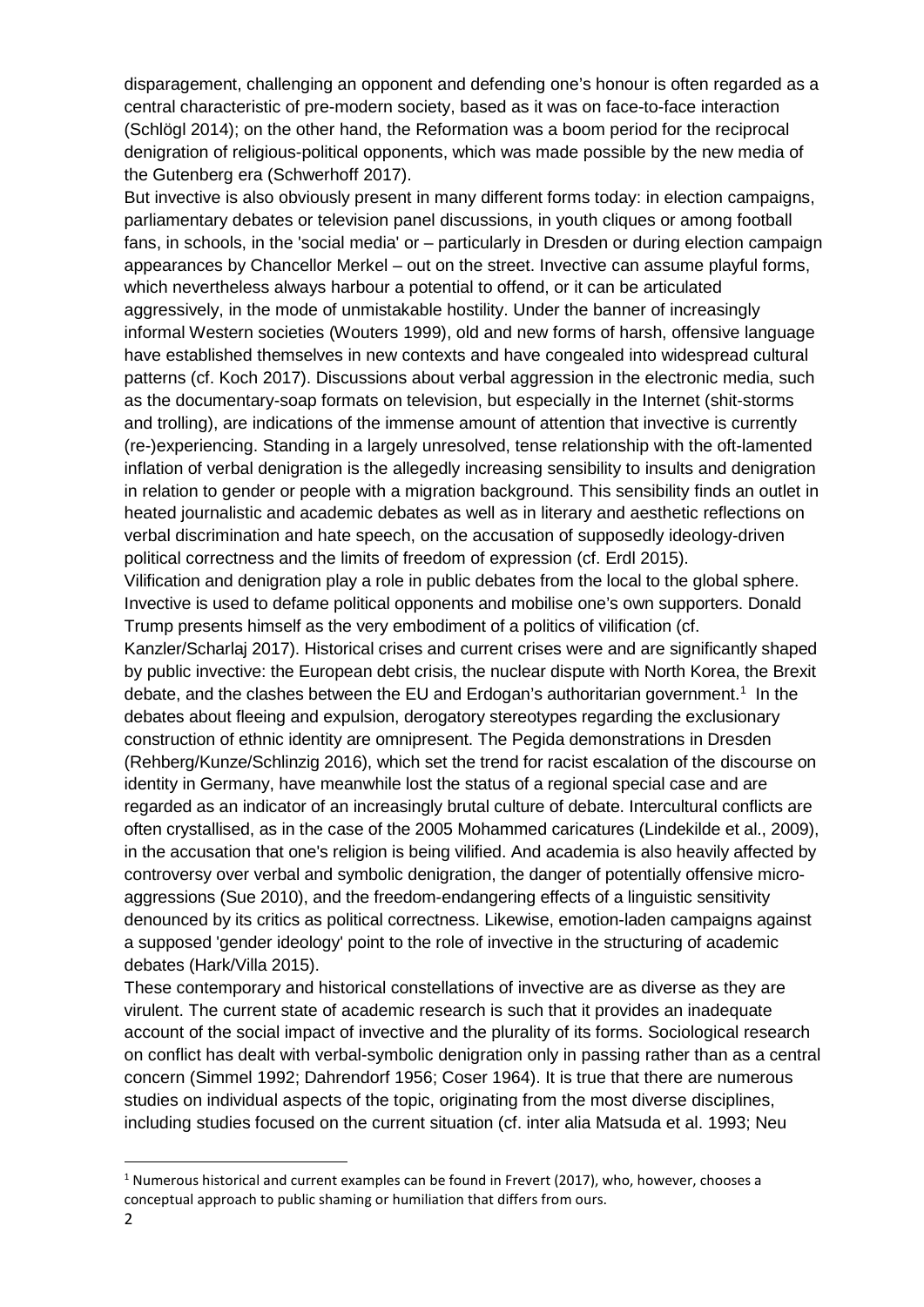2008, Moïse et al. 2008; Conley 2010; Gauger 2012) as well as historical analyses (Beard 2014; Lobenstein-Reichmann 2013; Eming/Jarzebowski 2008; Czech 2010; Speitkamp 2010). More recently, there have been contributions to the discussion whose ambitions and significance go far beyond their own discipline, such as social-psychological reflections on linguistic discrimination (Graumann 1998) and especially the contributions from the philosophy of language on hate speech and offensive language (Butler 2006; Herrmann/Krämer/Kuch 2007). However, so far there has been no overarching, systematic, interdisciplinary attempt to study the wide range of manifestations of verbal or symbolic aggression and disparagement as a phenomenon *sui generis*, across historical periods. Due to the extremely variable linguistic, pictorial and symbolic form of the phenomena and due to their occurrence in different social milieus, in interactions, in political controversies and religious conflicts, a more extensive, interdisciplinary approach to studying them appears essential.

### 2. The Concept of Invectivity

The concept of invectivity opens up access to a fundamental social phenomenon that links together emotions, strategic calculations and symbolic claims to validity in a specific way. For the most part it is considered as a transgression of the norms that regulate interpersonal relations, but at the same time invective (sometimes) establishes its own normative and emotional claims and notions of normality. The social effects produced by an invective event depend on the manifold possibilities of interpretation and the corresponding communicative resonance that it itself initially generates. In each case, invective serves as a production mechanism and "transmission belt" of processes of social inclusion and exclusion, thereby producing social hierarchies and societal orders. The notion of invectivity thus not only reveals the conflictual-polemogenic<sup>[2](#page-2-0)</sup> character of social systems, but also makes it possible to explain how invective acts bring forth emotionally and performatively the conflictual nature of the social. Our assumption is that invectivity contributes significantly to the production, implementation and transformation of specific *dispositifs* and orders of discourse. Thus, the concept of invectivity enables a systematic analysis of the social dynamics of the derogatory identification of individuals, groups and larger collectives. In particular, the social constellations, social functions and cultural forms of invectivity can be better understood in this way. In addition, we want to profile invective as a specific mode of processes of interaction and communication, and assume that only in this way can one adequately understand the conflictual nature and the reproduction of societal systems, their ability to reach consensus, as well as their polemogenic nature.

On the one hand, our attention is focused on the processes that are characteristic of invective - how do the dynamics of invective develop and accelerate to escalation point? How can they be contained (for example, by means of ritualised forms of behaviour)? On the other hand, we focus on the effects of invective on social, political and cultural change: for invective can have a dynamic effect but it can also have an obstructive, or even a stabilising effect on societal orders. This raises the fundamental question of the relationship between invectivity and transformation (Böhme et al., 2012): empirically, it has to be clarified whether and, if so, in what way forms of invective are linked to paradigm shifts, system transformations, and epochal upheavals. From a conceptual point of view, one has to examine the extent to which the concept of invectivity - specifically in light of the productivity of invective -, offers greater potential for explaining social change than system-theoretical or discourse-theoretical approaches, or whether via the concept of invectivity society has to be understood and

<span id="page-2-0"></span><sup>&</sup>lt;sup>2</sup> "polemogenic": giving rise to conflict (trans.)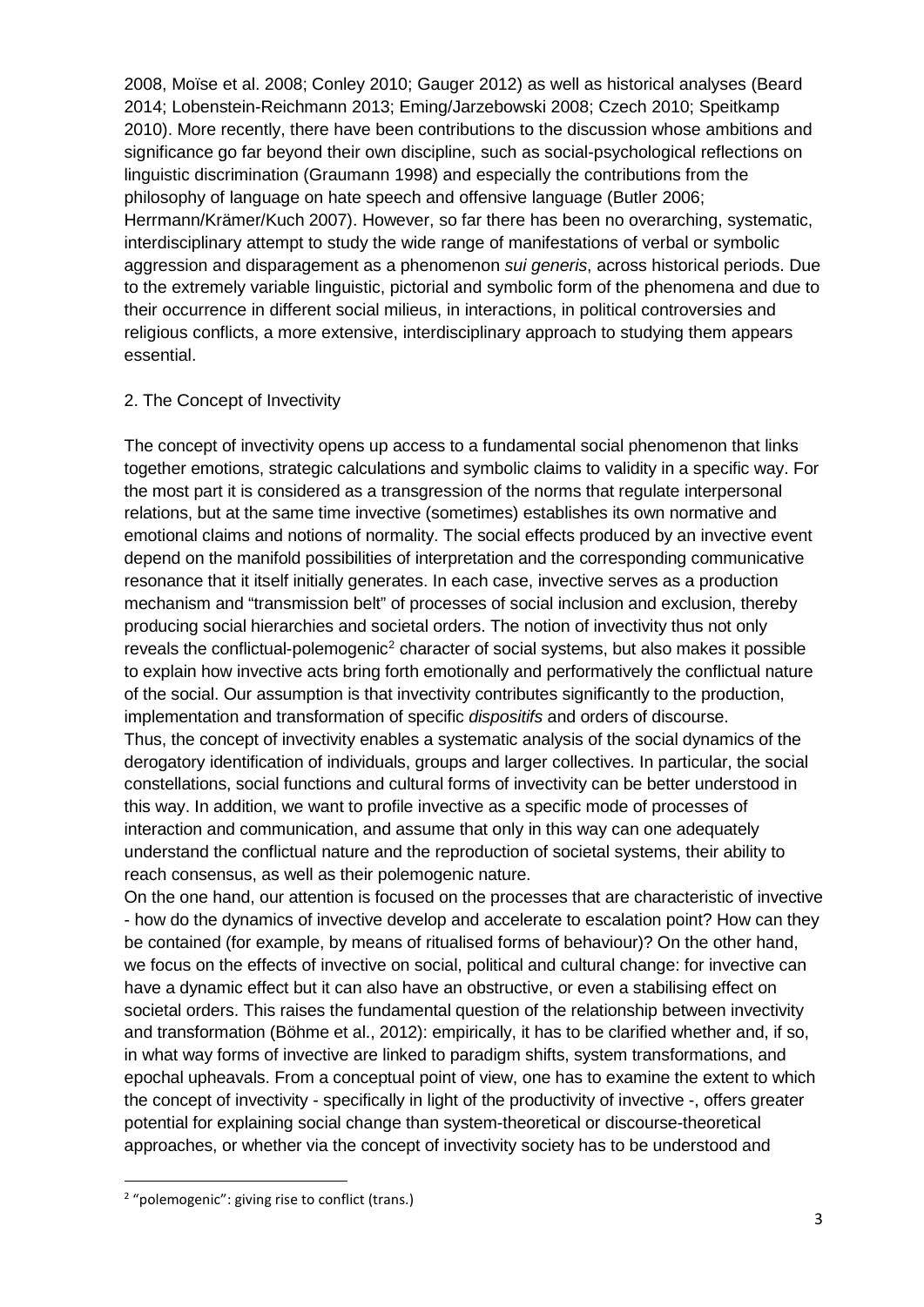described in a new way. In particular, however, it is apparent that the concept obliges one to view social dynamics and cultural forms as reciprocal, since invective is always culturally shaped and cannot be discerned independently of the social dynamics in which it is inscribed. Therefore, the analytic elaboration of the concept of "invectivity" allows cultural and social phenomena to be placed in a common analytical context, phenomena which so far have remained scattered, fragmented and covered by a heterogeneous spectrum of concepts. The phenomena to be described using the notion of invectivity range from disparaging rudeness to vilification, from blasphemy and insults to hate speech and verbal or symbolic violence, from intentional and personalised variants of deprecation, to social *dispositifs* and constellations whose socially pejorative force is the effect of structural power. We use the term 'invective' to designate the common feature of these everyday phenomena: in all cases, individuals and groups are judged by means of verbal or non-verbal acts of communication, which are apt to change the victims' social position, to single them out and/or discriminate against them and, in certain instances, exclude them. A single communicative event in which a person or group is assigned a pejorative characteristic is conceptualised as 'an occurrence of invective'.

On a pragmatic level, the different manifestations of invective share a common modality of social interaction and communication. In a given context, invective can take the form of cursing and offensive expressions, of pejorative expressions, generalisations, hyperbola, superlatives, of reproachful intonation, and so forth (cf. Kallmeyer 1979, Spiegel 1995). In summary, the concept of invectivity is thus a theoretical construct, the cognitive power of which consists in defining observable phenomena as invective, identifying common invective modalities by means of comparison, and establishing invective as a characteristic property of the most diverse cultural phenomena. Our terminology deliberately goes beyond the classical meaning of *invectiva oratio* as a deliberate and artificial diatribe: like other rhetorical genres – such as polemic, satire or caricature -, forms such as these certainly constitute an important frame of reference central to the historical reconstruction and interpretation of invectivity. However, the concept presented here aims to include and analyse phenomena that elude clear formal ascription – only through subtle contextualisation, follow-on communications or through interpretation by a third party does their invective character become apparent (cf. Edlinger 2015).

#### 3. References and Perspectives

Aspects of invectivity are to be found in diverse theoretical contexts. In order to be able to build on this diversity in as differentiated a fashion as possible, we approach the concept of invectivity on the methodological basis of a problem-oriented, theoretical pluralism. Representative examples of these connections and perspectives are outlined in the following sections on a) the fundamentally conflictual nature of social orders, b) on the performative character of acts of invective communication, c) on their affective/emotional foundation, and lastly d) on the aspect of violence.

3.1. Polemogenity and the Conflictual Nature of Social Orders.

The concept of invectivity has the potential to make human co-existence the object of reflection from a specific perspective, and therefore offers an epistemic opportunity: it allows one to dig down to the foundations, so to speak, to uncover the historically varying causes and different manifestations of social orders. In this way, it becomes possible to observe the power-based inclusions and exclusions, the asymmetries and demarcations of the visible and the sayable characteristic of the social order in question. While existing research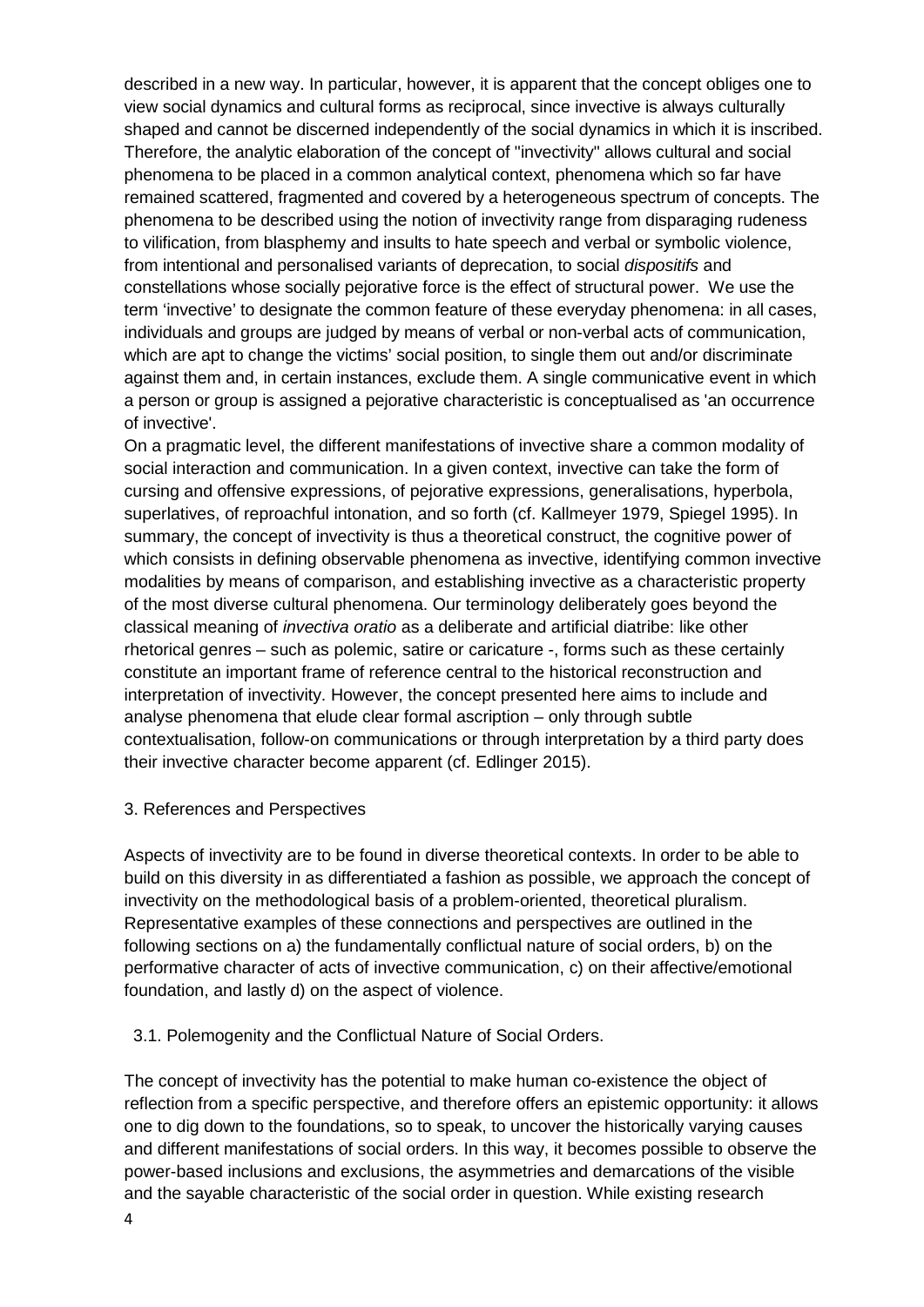concepts foreground the mechanisms that mask social conflicts of interpretation and competing claims to validity, or that endow a social order with the appearance of static stability (cf. Melville/Rehberg 2012; Rehberg 2014), focusing on invectivity offers the possibility of systematically analysing competition, conflicts and struggles in the light of their structural ambivalences. However, precisely because invectivity does not confine itself to identifying transgressions of the social order, but is rather to be understood as a constitutive aspect of the formation of social order, it acquires a central significance in view of the fundamentally conflictual and polemogenic character of political and social orders. This characterization clearly goes beyond the dimension of agonality in the sense of a regulated social and political confrontation, conceivably 'civilised' or civilising, commonly found in theories of democracy (cf. Mouffe 2013, Nullmeier 2000, 148ff; Hirschi 2005; Laureys/Simon 2010). With the concept "polemogenicity", Klaus Eder emphasizes the necessarily divisive and therefore potentially disintegrative side of "culture", which runs counter to the traditional dominance of consensus theories (Eder 1994; Eder 1998); in the framework of still another theoretical approach, Ernesto Laclau and Chantal Mouffe use the concept of "antagonism" to argue in a similar direction (cf. Mouffe 2014).

These reflections are just as groundbreaking as recent sociological theories of conflict, which overcome the fixation on causes, solutions and structural-functionalist constrictions, in order to take seriously the significance of social forms, thereby following the example of Georg Simmel (cf. Bonacker 2008). This is consistent with the insight formulated from very different perspectives in recent decades, namely that the social is generated through communication. Consequently, invective is to be understood as a communicative mode in which the conflictual moment of social order is produced, rendered more dynamic or transformed, performatively. Because invectivity links all dimensions of social conflict, the dynamics of change and the stabilisation of order, the proposed new perspective therefore makes a comprehensive investigation of the foregoing possible. Invective always renders communication more emotional and thereby provokes conflicts (for example, through spontaneous, defamatory utterances), escalates existing conflicts (as in the dispute over the Mohammed caricatures), brings latent conflicts to the fore (as in the case of Pegida), or serves to contain manifest conflicts (for instance, by transforming the level of conflict into an agonal exchange of invective, as in verbal sparring matches). This preliminary differentiation of the communicative modalities of invective into provocation, escalation, explicitation and containment is not intended to constitute a rigid categorial grid analogous to well-established conflict typologies, but rather to outline an expandable heuristic matrix that guides our interdisciplinary work.

#### 3.2. Communication, Performativity and Media Arrangements

Invectivity can only be observed when it is condensed in communicative practices, regardless of whether it is a verbal or non-verbal insult addressed to an adversary, a defamatory speech delivered in front of an audience, a satirical caricature, or antagonism conveyed via the media, addressed to a wide audience. We describe as invective those communicative acts that are perceived as such by participants or viewers - that is, when relational follow-on communications by addressees or third parties thematise the fact that an invective event is occurring or has occurred, and how it has occurred. In accordance with the theory-pluralistic system, the concept of communication we are employing uses the strengths of diverse theories of language to identify and analyse invective phenomena. In order to be able to adequately describe acts of invective, taking into account their conditions of presence and their technological mediation with respect to their respective operationalities and the conditions of their utterance and perception, a heuristic distinction has to be made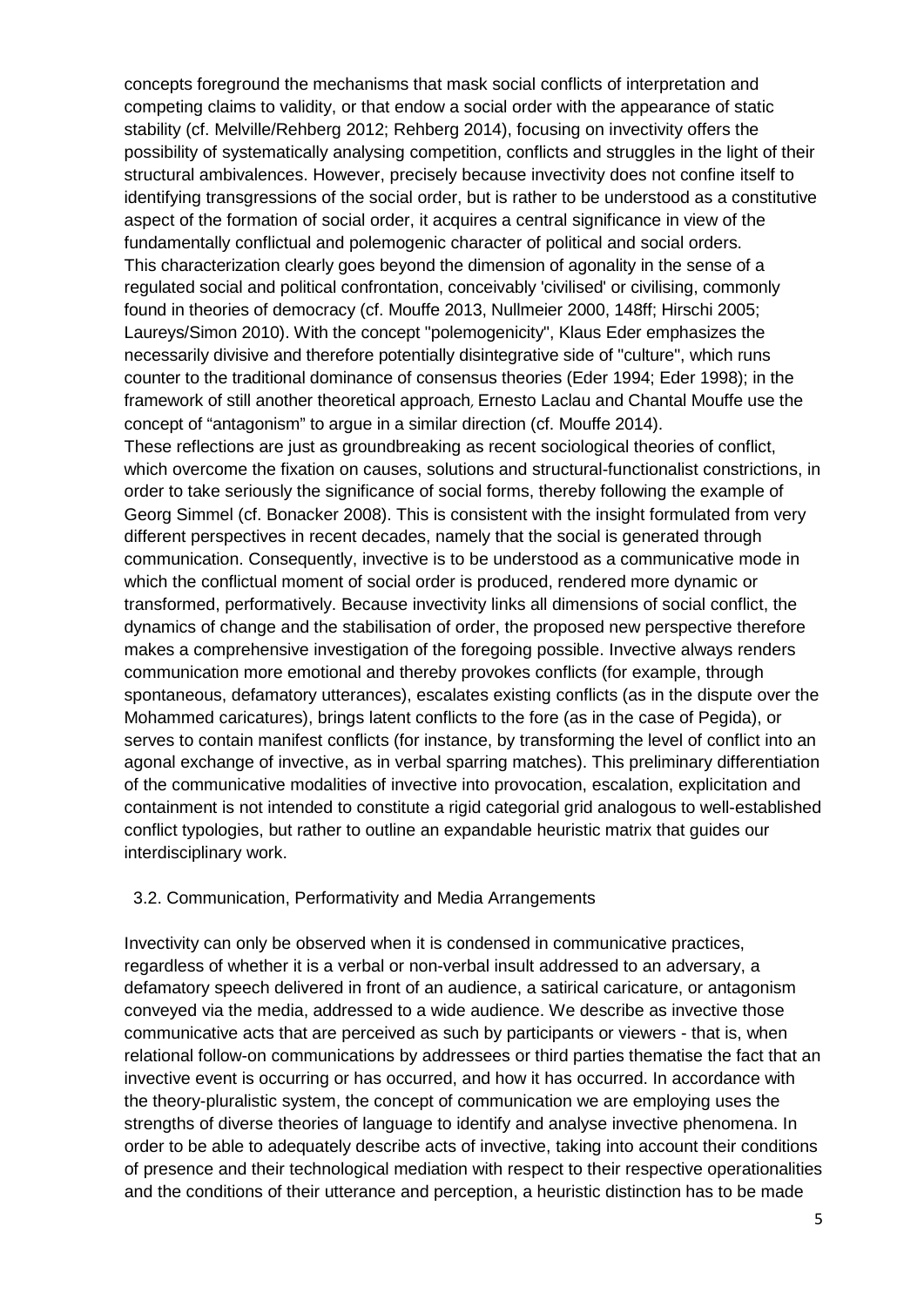between physical presence and absence in communication. This distinction makes it possible to use the concept of interaction developed in interactionist sociology (cf. Goffman 2009) for modes of communication involving physical presence, and at the same time overcome this limitation. In the analysis of situations charged with invective, this distinction also makes it possible to observe all gradations of proximity and distance between the poles of presence and absence (Dürscheid 2003). Only then can meaningful comparative questions be asked about thematic recourses and adoptions of form - for example, fictitious (invective) orality in texts (cf. Goetsch 1985), audiovisual fictions of interaction in media communications cf. Tuschling 2009), but also the structuring of invective communication in the mass media, where physical presence is involved.

Furthermore, because they involve an action, invective utterances must always be understood as performative: to express oneself in the form of invective means doing something (Austin 1962). In contrast to classic forms of illocutionary speech acts (baptisms and marriages, requests and expressions of thanks, etc.), insults and verbal aggression remain implicit in Austin's verdictive forms, then become central in the work of John Searle, Jacques Derrida and Judith Butler. However, only in recent years has invective been given more extensive attention by researchers. In a way, insults and verbal aggression appear to constitute the ideal-typical contrast to Jürgen Habermas' principle of communicative rationality, on the basis of which rational agreement is supposed to be possible (cf. Butler's critique, 2006; and Habermas' reading of Austin, 1981).

The research program on invectivity goes well beyond a traditional reading of the speech-act model of verbal abuse. Invective occurs under conditions that involve a complex interweaving of utterances and the attribution of meaning to such utterances in the reactions of addressees and observers. Thus, it is not just the intention of the offending person, which is realised in the speech act and which produces denigration as a perlocutionary effect of a linguistic pattern of action (cf. Austin 1962). Rather, intentionality is a possible, but by no means a necessary pre-condition of invectivity. This viewpoint can be aligned with recent interpretations of Austin's speech act theory, which do not view the sovereign subject as the "intentional origin and centre of his actions" (Kramer/Stahlhut 2001, 38f.), but instead interpret the performing of speech acts as an interpersonally coordinated activity and thus open to interpretation. This results in abandoning the postulate of sovereignty, since the success of invective utterances is dependent on follow-on practices that confirm invective as an effect. That the speaking subject is divested of control is also documented in and by the fact that utterances that were not intended as invective can be interpreted as such by reactive attributions, thus creating a situation where the original utterer is thrust into the role of the insulter. An action model is thus superseded by a negotiation model sensitive to conflict and contingency, which relativises the intentional act of invective address. The term "performativity" (cf. Wirth 2002; Martschukat/Patzold 2003; Fischer-Lichte 2012; Müller-Mall 2012) is an important point of reference to the extent that it not only follows on from speech act theory, but also underscores the corporeally habitualised, at times also the ritualised character of invective communication: terms of abuse and gestures are often highly stereotyped, as are the corresponding rejoinders and efforts to outdo the initial utterance or gesture. As they interact with each other, speakers endeavour to save face (cf. Goffman 2005), to avert threats to face, or to regain face after being insulted. This generally happens on the basis of conventionalised interaction and communication rituals, meaning that by means of a collaborative social act, norms and intentions in the form of ritual are adopted by those engaged in the interaction (cf. Krämer/Stahlhut 2001). The success of the efforts to preserve face is highly variable and situation-specific. It

depends as much on the concrete form of the communication as on the position of the speakers, the approval of the audience, the social contexts and so on. Consequently, no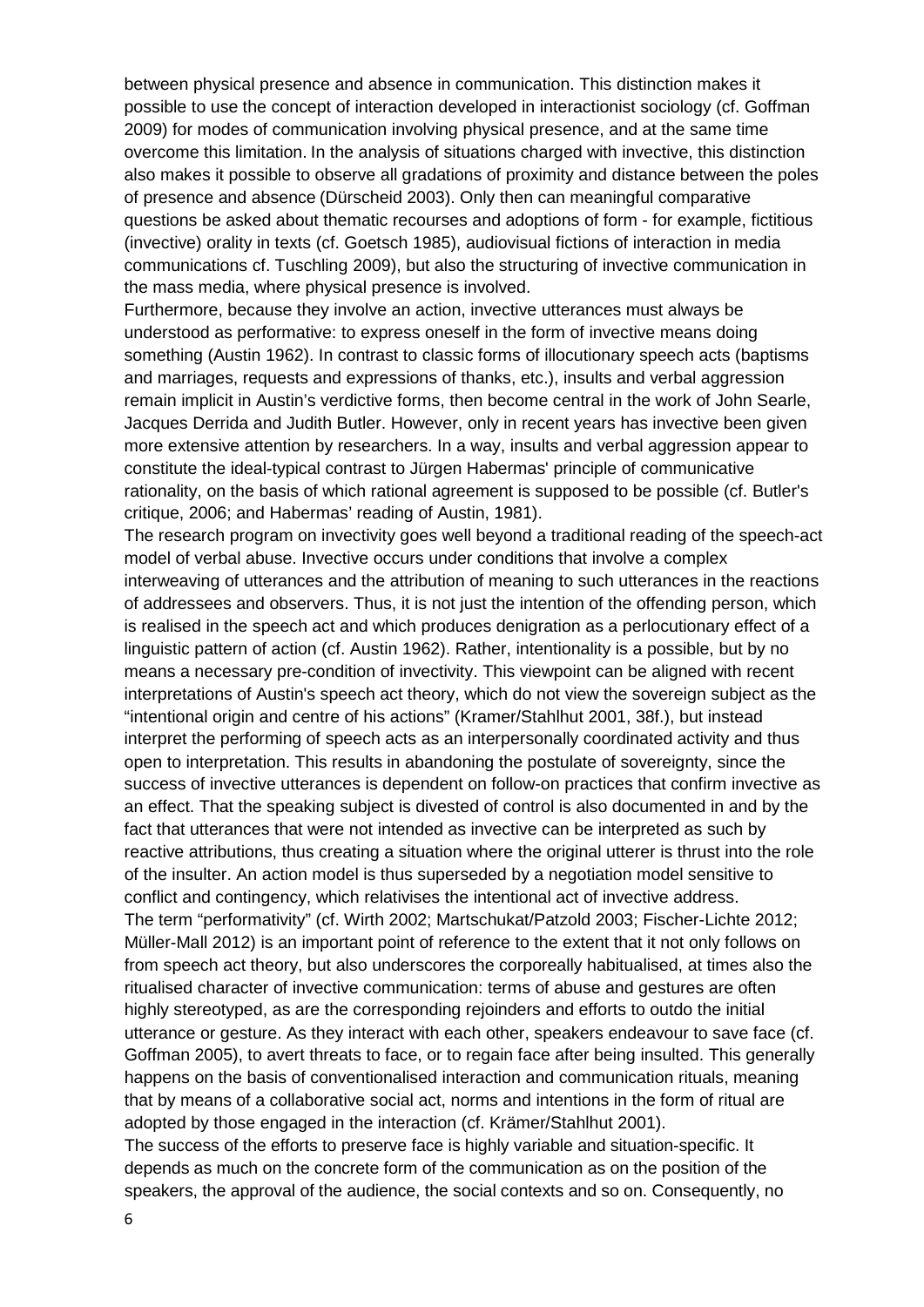utterance is offensive in and of itself; the decisive factors are the particular circumstances in which an utterance takes effect as an occurrence. It can be assumed that invective always manifests itself within a network of cultural knowledge, social norms, storage in various media, and situational facilitation. It is embedded in the multidimensional relationship of staging, performance, corporality and perception (cf. Fischer-Lichte 2005), which situatively constitutes the triad of the producer of the invective, the target of the invective and the audience. The power effects of invective communication are therefore not predetermined, plannable or predictable, on the contrary: being produced performatively, they are characterised by a high degree of contingency, resulting from the unpredictable situational interaction between actors and spectators or listeners (cf. Köpping/Rao 2000). For this broadened perspective, taking up the post-structuralist conception of the subject found in praxeology is a productive move (Schmidt 2012; Freist 2015; Reckwitz 2015). A corresponding concept of praxis, which, in addition to the materiality of social acts, also

takes into account the implicit logics and schemata of knowledge involved in practical actions and reactions (cf. Reckwitz 2003, 293ff.) appears to be helpful in the study of invectivity because by emphasizing the context-dependent character of invective acts and their corporeal dimension, it avoids overly-hasty theoretical constraints and enables flexibility in dealing with different constellations of invective.

These reflections already make it clear that the concept of invectivity points beyond direct invective address to the complex (inter-)medial configurations that pre-figure and frame invective. For example, in many respects, the human body can become the medium of invective communication: as a tool of vilification in the form of 'giving someone the finger' (cf. Krüger 2016) or *fica*, as a referential object of invective with its numerous scatological or sexual facets, as a target in the case of physical deviations from the norms and, above all, as an organ of resonance that, even before any classification in the registers of politics, morality or the law, indicates that invective has occurred (cf. Gehring 2007). Thus, even the body refers beyond the face-to-face situation to the manifold possible levels of invective communication. In each case, an analysis of the semiotic materials is required, of the technical tools of production and distribution, as well as the cultural scripts sedimented in media offerings, in order to reconstruct forms of invective in line with their respective genealogies. The aim is to analyse the different modes and forms in which invectivity is realised, its spatiality and temporality, its visuality, its materiality, the forms in which it is enacted and the possibilities of its reception (cf. Schüttpelz 2006).

#### 3.3. Emotions and Feelings

The intensity, relevance, and obtrusiveness of invective utterances draws heavily on how emotionally laden they are. The relation between invective and emotions or feelings is, however, extremely diverse. Posing a major challenge to all attempts at terminological, categorical and generic classification are the dynamics, the fuzziness and the ambivalent openness of invectivity, which are an indication of the feelings that are always at work, because, as explained above, it is follow-up communications that are essential to invectivity. These follow-up communications are substantially determined by emotional resonance and responses. Above all, the addressees of invective are confronted with a strong negative affective force that often makes it impossible to make a sovereign decision about whether to feel ashamed, humiliated or to meet with hostility. In addition, it can synchronise emotions and thus force group cohesion (cf. Durkheim 1998). The range of emotions and feelings circulating in an invective-event ranges from joy, fun and cheerfulness to desperation, fear (cf. Koch 2013), mistrust, shame and anger (cf. Lehmann 2012). The emotional-affective dimension can be deliberately addressed and exploited, aroused to the point of becoming uncontrollable, and/or experienced spontaneously. Central to the analysis of invectivity is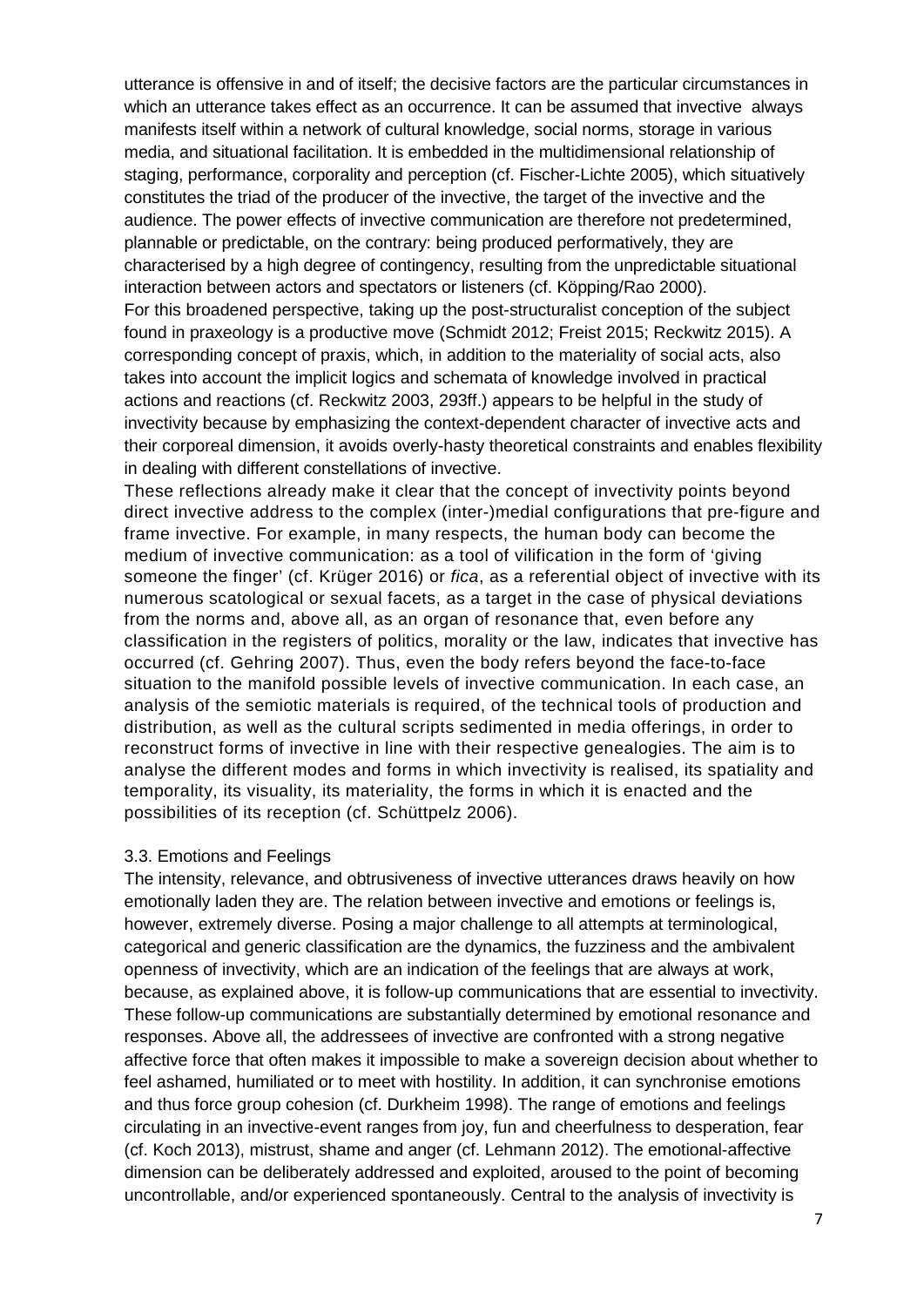thus the categorial inclusion of emotions/feelings. In order to sharpen up the concept of invectivity with regard to the dynamics of escalation and the range of variations in follow-on communications, one can draw on approaches from research into the emotions (cf. Adloff / Jörke 2013; Senge / Schützeichel 2013), which lend themselves to a more precise understanding of – in particular - aspects of dynamisation, the inclusion of witnesses to invective, and group formation (cf. Salmela 2014).

Emotions arise in the interplay of corporeality, cognition, sociality and culture. This deliberately problem-oriented concept of emotion makes it possible to open up points of connection with various recent theories of emotion. Depending on the question, it is thus possible draw on the explanations offered by socio-constructivist theories of emotion (cf. Rosenwein 2010) as well as cognitive or philosophical concepts of emotion (cf. Nussbaum 2013), or reflections from the field of *affect studies* (cf. Massumi 2007; Gregg /Seigworth 2010). The empirical analysis of invective uses the terminology of these different approaches to more precisely understand and describe the experiences and modes of operation of shaming and denigration.

Invectivity and emotionality are not just correlated: invective communication without an affective foundation is simply inconceivable. Fundamental to the understanding of invectivity is thus a precise analysis of its manifestations, taking into account its constellations, functions and forms, its social resonance and the ways invective is conveyed by the media into society. Conversely, invectivity could prove to be a key category in opening up access to the historically and socially variable manifestations of passionate feelings and thus make an important contribution to interdisciplinary research on emotions (cf. Schnell 2015). For a special quality of invective is that it makes latent orders of emotion analytically evident and thus reveals their potential for social dynamisation as well as their potential to generate resonance in the media. The emotional intensity that invective is capable of generating lends itself particularly well to understanding the formation of emotional communities (cf. Rosenwein 2006) and emotional regimes (cf. Reddy 2001), or the composition of specifically normative systems of feeling (cf. Stearns 1985, Ellerbrock/Kesper-Biermann 2015; Köhler et al. 2017).

One of the immediate effects of invective utterances is that they can cause shame, a sense of powerlessness, anxiety or anger on the part of those on the receiving end. Depending on the constellation, invective utterances are apt to lead those who are affected either to form a group out of solidarity, to isolate the victims in their shame, or to interrupt the flow of interactions and thus open up space for creativity, reflection, deviation or protest. Shame and shaming have recently been given special analytical attention, on which the conceptualisation of invectivity can build (cf. Frevert 2015). Thus, for example, practices of public shaming highlight the political effectiveness/relevance of invective practice (Ronson 2015; Jaquet 2015). Witnesses to shaming and their relationship to normativity and power are of particular interest (cf. Landweer 1999). Also on the part of those dispensing invective, various emotional effects can be observed, depending on their concrete historical composition: annoyance, rage and hatred can be expressed in invective practices, as well as pleasure, a sense of superiority and pride. Even though these emotions are obvious in connection with invectivity, it remains to be clarified which feelings in which constellations are linked to which invective practices.

#### 3.4. Debasement and Violence

There is certainly a close relationship between the two "resources available to everyone" (to use von Trotha's expression), namely invective and violence, but it is complex and in many respects unclear. Research into this relationship is promising in two respects: both as a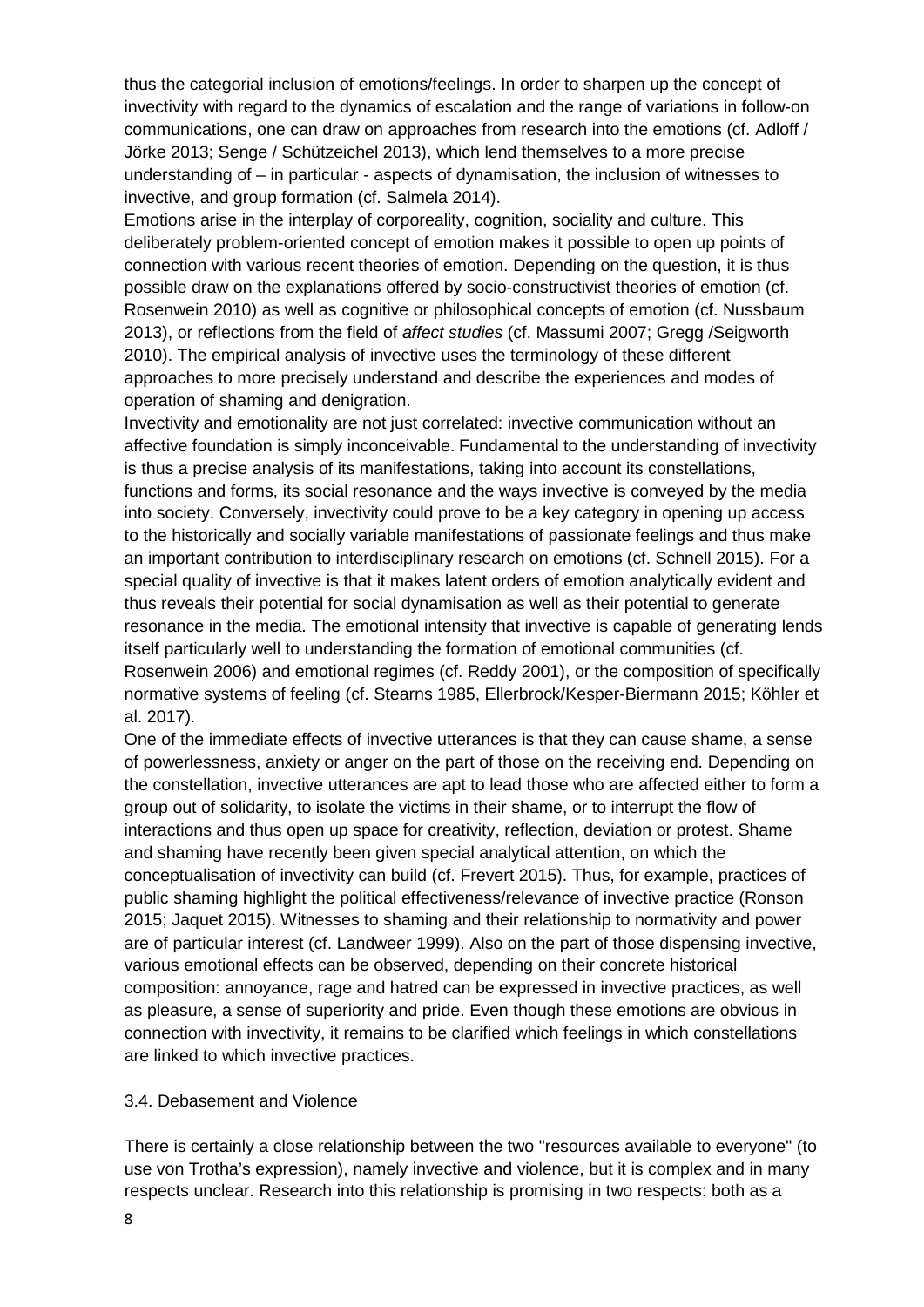theoretical contribution to the much-discussed and still unresolved relation between language and violence, and as an enhancement of empirical knowledge about the dynamics of discourses and practices of violence. At present, sociological and historical debates appear to focus rather restrictively on physical violence (cf- Gudehus/Christ 2013). However, so far it has been overlooked that invective can have not just a dynamic effect in the sense of initiating violence, but in some constellations - for example, where normative models in the form of genre conventions or communicative genre rules are on hand - also the opposite, de-escalating or retarding effect. Thus, when dealing with invective rap music, for instance, it is not enough to scrutinise the offensive language and the potential for violence that is being articulated. In an opposing perspective, it should also be emphasized that battle rap constitutes a cultural practice in which the defamation of an opponent with forms of recognition and elaborate language games is bound up with a subcultural mode of expression that contributes to the group-stabilising containment of violence rather than promoting it.

Other approaches (cf. Butler 2006; Krämer/Koch 2010) point in a different direction, where any attribution of characteristics at all is understood as an act of violence: because every time an individual is named, every time an individual is subsumed under a conceptual category, only certain features are foregrounded, meaning that the production of order in the medium of language and the realisation of violence go hand in hand. This violence is of course a condition of the possibility of speaking and thus, in principle, pre-ethical; from an analytical perspective, it is in the first instance not subject to any moral judgment. However, social-philosophical and cultural-theoretical analyses generally go beyond the inevitable violence of linguistic utterances in this sense: they are mindful of relations of power and inequality that are based on violence and often embed their analyses in a moralnormative discourse. From this perspective, linguistic violence is the attribution of a disparaging or marginal subject position to a person or members of a social group. Essential for the understanding of invectivity is the diagnosis of a fundamental vulnerability of the socially constructed symbolic body, which issues from a person's dependence on recognition by others, from the observation "that the subjectivity of the individual is produced by language in the first instance and consequently can be harmed, negated and destroyed by language" (Krämer/Koch 2010, 41). In light of language's power to offend, a strict separation of linguistic-symbolic and material-physical violence is hardly possible: one need only recall the thesis of the physical power of language (cf. Gehring 2007), which is situated at the borderline between symbolic denigration and physical injury.

However, debasement and injuries cannot be limited to individual interactions, to the singularity of the concrete situation, but are rather always the result of the social positions and structures that lend the utterances their performative power. For example, languageanalytical approaches following on from Butler situate the possibility of discriminatory speech in a dispositive of interdependent power relations that produces structural discrimination (Hornscheidt 2011). In this framework, power is understood as the possibility of generating conceptions of normality and asserting their validity. Viewed this way, discrimination is thus not just an act based on individual intentions, but above all a constitutive feature of social structures. Our understanding of invectivity can build on this, but it should be noted that we are not aiming to eliminate the distinction between linguisticsymbolic and physical violence. Rather, we intend to develop a comparative heuristic, which strives for greater differentiation or takes into account the ambiguity of practices in order to make possible an appropriate conceptualisation of invective violence in the first place.

4. Outlines of an Analytics of Constellation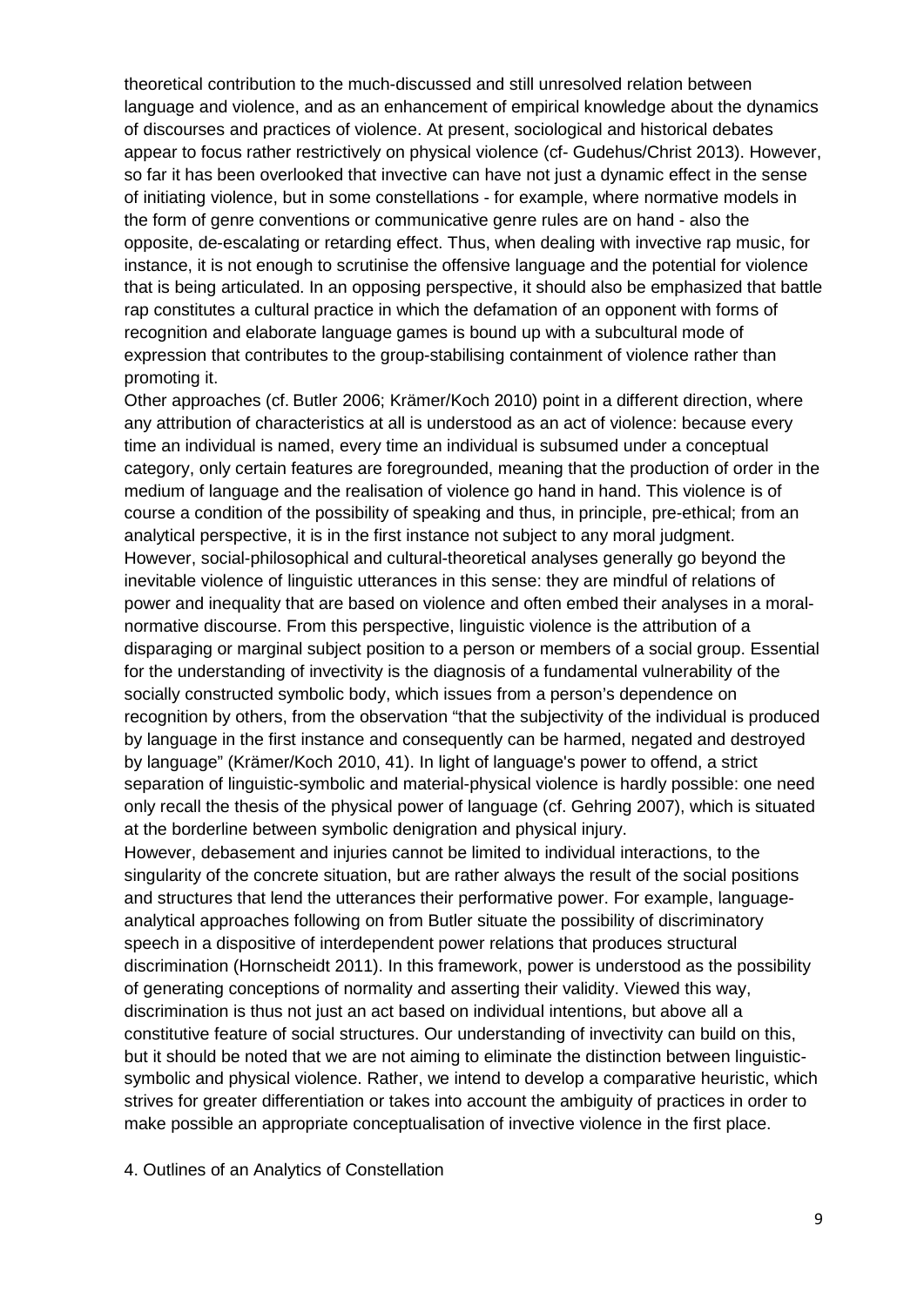The concept of constellation lends itself to the reconstruction of the different historical circumstances of invectivity and the multi-layered situational, spatio-temporal and discursive positioning of invective. The term refers to the relationality and the mutual resonance of various factors in occurrences of invective. A constellation analysis of invectivity can build on heuristically fruitful bridging concepts from various academic disciplines and traditions, including a) relational sociology from Georg Simmel to Karl Mannheim and Norbert Elias to Erving Goffman; b) research into philosophical constellations carried out by Dieter Henrich, or c) the analysis of discursive "dispositifs", following on from Michel Foucault (cf. Bührmann/Schneider 2008). Of particular importance for the study of invective constellations are the already mentioned outlines of a praxeology that goes further than the classical sociological theories of action. As far as the markers of social difference are concerned, which are the starting point and the goal of invective communication processes, a constellation analysis can also use the bridging concept of intersectionality. This focuses on the overlaps and interactions between different forms of discrimination, such as gender, class, ethnicity and age (Winker/Degeler 2010; Walgenbach 2012). This makes it possible to observe reciprocal effects of amplification as well as masking effects (Eribon 2009), which mainly come into play performatively, in acts of social positioning, when invective involves several of these dimensions.

Analyses of invectivity in this sense encompass, at the very least, a) the complex constellation of actors, including their spatio-temporal arenas, their role-specific entitlements, as well as aspects involving the media and material aspects, b) the determinations of the functions of invectivity, c) their wide-ranging languages of form and lastly d) the epoch-spanning, specific features of invective phenomena.

#### 4.1. Constellations of Actors, Arenas, Entitlements and Media

Any act intended or perceived as derogatory owes its invective character first of all to the concrete conditions of the situation that enables and produces it. Constellation analysis thus begins with a differentiation of the respective concrete constellations of the actors and their sequential dynamics. From the point of view of interaction theory, the ideal-typical starting point is the *invective triad*, encompassing the positions of the one dispensing the invective, the target of the invective and the audience (cf. Stenzel 1986) and their respective contexts of action and meaning. From a poststructuralist perspective, it can also be understood as a discursive moment of articulation of subject positions and conflict relations. An important guiding principle in gaining a more precise understanding of the respective manifestations, functions and forms of invective is thus first of all the differentiation of the different roles and features relevant to the invective in question, taking into consideration political, socioeconomic, gender-specific, ethnic and generational aspects. Since the invective relevance of these features stems not least of all from denigration on the basis of prevailing societal notions of normality, and the concomitant, implicit assertion of the validity of the normative, the reconstruction of the interaction dynamics of the invective triad also allows conclusions to be drawn regarding culturally sedimented conceptions of order and boundaries of the normative.

The ideal-typical model of the invective triad is not intended reductively to evoke the idea of a homogeneity and linearity of invective occurrences, but on the contrary to serve as a starting point for the analysis of their complexity, their dynamics and the forms they take in practice. Thus, the motivational situations for invective result from a network of individual, cultural and social influences, which in certain situational contexts condense into articulations of invective. The communicative success of invective depends on the extent to which it is perceived by the addressee and/or the audience as offensive (cf. Deppermann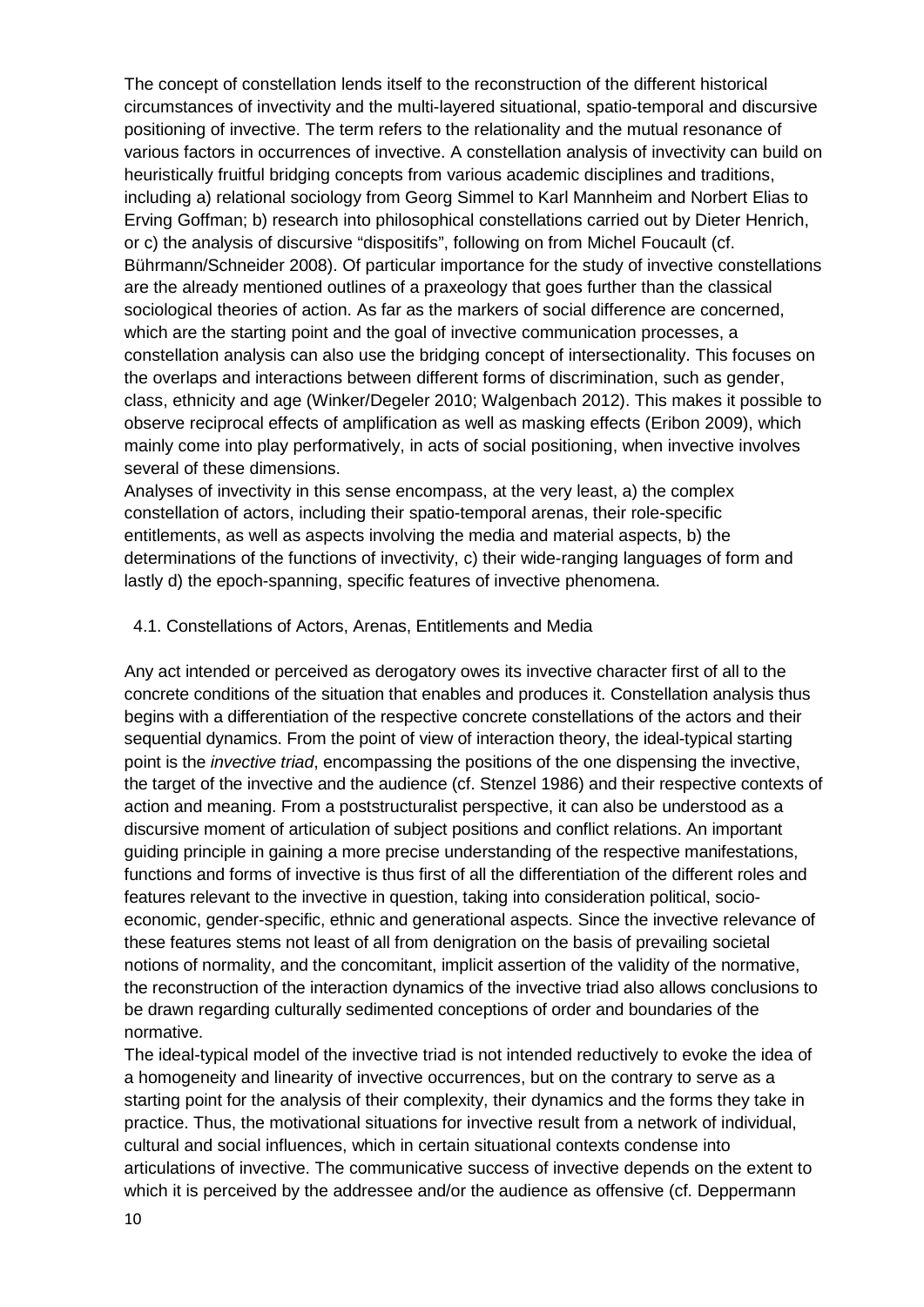2005; 2008). In principle, this also leaves room for a new coding and transcoding of what has been said. Processuality and interactivity are thus essential dimensions of invective communication. Correspondingly, it can be assumed that discrete, single instances of invective are much less frequent than communicative cascades of reciprocal invective, of follow-on communications which recursively seize on, amplify or even generate the invective character of an utterance in the first place. Characteristic for invective triads are changes in position and direction as well as discursive transcoding - vituperative groups such as Pegida often derive their legitimacy from claiming to have been themselves the victims of invective. In addition, all positions of the triad can be differentiated according to the degree of abstraction of the analytic observation itself, in particular with regard to the political inclinations and the (implicit) addressees of invective expression: the dispensers of invective act in the name of the "the people as a whole"; groups of people feel they are the targets of invective as part of "the entire nation" or as part of a religious community; third parties intervene on behalf of perceived violations of the integrity of minorities and marginalised groups, and so on. Constellation analysis thus ultimately endeavours to reconstruct the dynamics of invective networks and of the relational positioning between self and other that are possible within these networks.

Closely related to the analysis of roles and positions is the question of spatio-temporal localisation of invective constellations. For they are clearly not determined solely by (typed) actors, but display references to the historico-social contexts that determine the orders of the expressible and performatively representable within which invective confrontations occur. This raises a central question for researchers: what does invective contribute to the performative perpetuation and stabilisation of orders of knowledge and conceptions of normality? To what extent does invective add dynamic impetus to the latter as discursive events?

Of particular interest are the temporality and the spatiality of invective constellations. Carnival, uprisings and revolutions deserve mention as particularly marked constellations in temporal terms; prominent spaces of invective include parliament, the football stadium, cabaret and casting shows. In addition, there are also forms that are difficult to situate in spatio-temporal terms, such as the shitstorm and stigmatisation in everyday life. The historically diversified study of such different arenas of invective as spaces with their own logic of action, conventions, structures of opportunity and patterns of attention promises interesting results. Accordingly, with regard to the historical and cultural differentiation of constellations of invective, different degrees of formality or informality must be taken into account. Highly formalised situations in particular can become attractive for taboo-breaking symbolic acts, from the iconoclasm of the Reformation to the disruption of Christmas church services by the 1968 movement, to the interventions of the performance group Pussy Riot (cf. Scharloth 2011; Koch/Nanz 2014). The analysis of the temporal structures of invective within this spatiotemporal situation leads to a trail of emotionally-laden (often escalating) chains of vilification and insults, and can only be analytically grasped in their immediate discursive scope if one assumes that invective has a potentially unlimited capacity to proliferate.

The spatiotemporal situatedness of concrete invective acts is bound up with question of the legitimacy of invective acts, meaning: how are they sanctioned and what speaker positions do they entail? In a specific constellation who is entitled to give voice to invective, from whom might it even be expected? On what resources of legitimisation do such entitlements draw? Are they derived from existing social norms or institutional positions, or is the validity of the latter fundamentally disputed? Who is not permitted to engage in invective communication, perhaps even denied the chance to react to denigration? Which invective acts draw their explosiveness precisely from violating the limits of such entitlements? In certain historical-cultural situations who is taboo as an addressee of invective (e.g., God,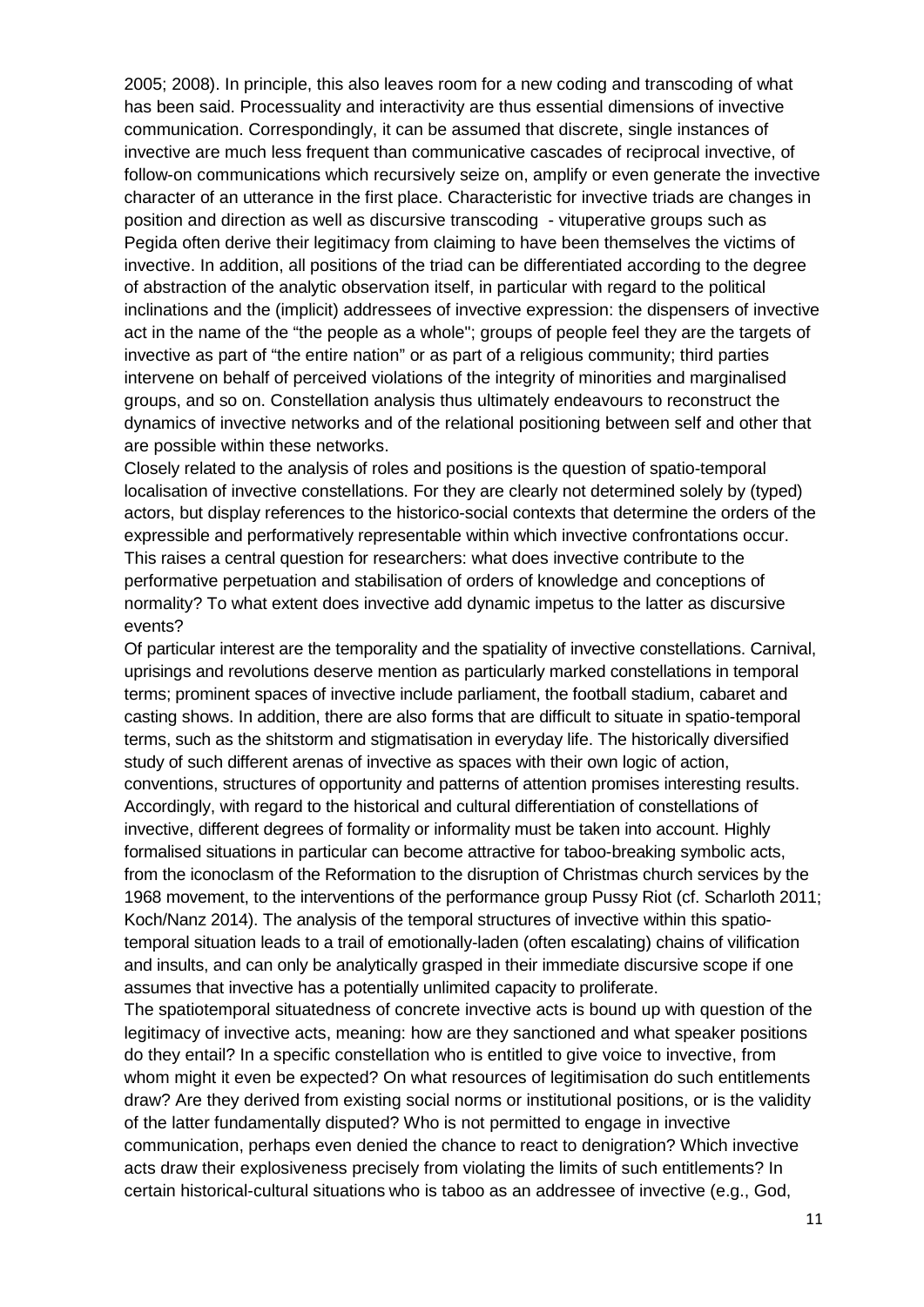Muhammad, the Pope)? Are there circumstances in which it can actually be more disparaging *not* to be considered a possible target of insult? What does one learn about the fabric of social norms when one looks at those who are situated outside the spectrum of invective, as is clearly the case in many historical and cultural contexts when it comes to the entitlements of women, older people or dignitaries?

Whether invective takes an affirmative or critical stance towards existing power relations depends substantially on the political and discursive fields in which it occurs. We can assume the existence of a paradoxical tension between the horizon of the normative in a society and its level of invectivity. At first sight at least, the effectiveness of invective is the result of transgressing a norm, which can involve rules that are legally fixed (regarding insults, for example) as well as informal codes of conduct (such as slurs that remain below the threshold of offensiveness). Of course, invective can also consist in the observance of a norm, when a role or an arena bestows on a social actor an entitlement to engage in invective, where the incentive for verbal or symbolic aggression can stem from the fact that in other areas of life such immoderate behaviour is taboo. Invective can also be the expression of prevailing norms to the extent that it is directed against minorities who are viewed as meriting discrimination: the Jewish joke under National Socialism or the vilification of homosexuals in present-day Russia do not constitute transgressions of norms, but rather affirm the existing norms of exclusion. Even if they can be legally interpreted as overstepping the mark, the classic terms of abuse and reprimand usually convey a confirmation of the norm in that a positive reference point is also more or less clearly invoked: in the early modern period, whoever insulted a woman as a "whore" was at the same time affirming the norm of sexual abstinence for unmarried women; the blanket use of "gay" as an insult amongst adolescents supports a heteronormative conception of order. Invective thus serves as a kind of test probe in analysing the complex horizons of the normative in a society or an epoch (cf. Popitz 2006). The meaning of these norms does not have to be unambiguously established, however, as the example of those Roman aristocrats with originally negatively connoted cognomina shows (Brutus  $=$  the stupid one, Crassus  $=$ the fat one, Strabo = the cross-eyed one): by taking on and accepting these nicknames, they apparently demonstrate their 'competence in invective' and increase their prestige (cf. Corbeill 1996).

A further increase in the complexity of the research perspective presented here comes from the insight that various spheres of mediatisation and overlapping phenomena have to be taken into account when studying invective constellations. All positions of the invective triad can occur on the level of physical or virtual presence, each of which can have different effects on the intensity and dynamics of invective communication. In addition we have the already-mentioned social categorisations of actors (age, social status, gender, group affiliation) and cultural scripts (role patterns, semantics, interdiscourse, plausibility narratives, media formats). Depending on the extent to which the source of the invective, the target of the invective and the audience are physically or virtually co-present, they contribute to the situating and contextualisation of an invective event, moderate its internal dynamics and generate stabilising or transformative effects. For the question of how epoch-specific invective constellations are, it could well be of central importance to clarify the extent to which the presence or absence of the participants has an influence on the effectiveness of the invective. The question needs to be examined concerning whether, as Luhmann assumed, interaction-based, stratified societies are more prone to conflict than functionally differentiated societies - or whether the opposite assumption is more plausible, namely that the changing media landscape leads to an increase in the level of invectivity in a society. However, these seemingly contrary perspectives may also converge in that the most recent structural changes in the mass media (which are not discussed in Luhmann's media theory)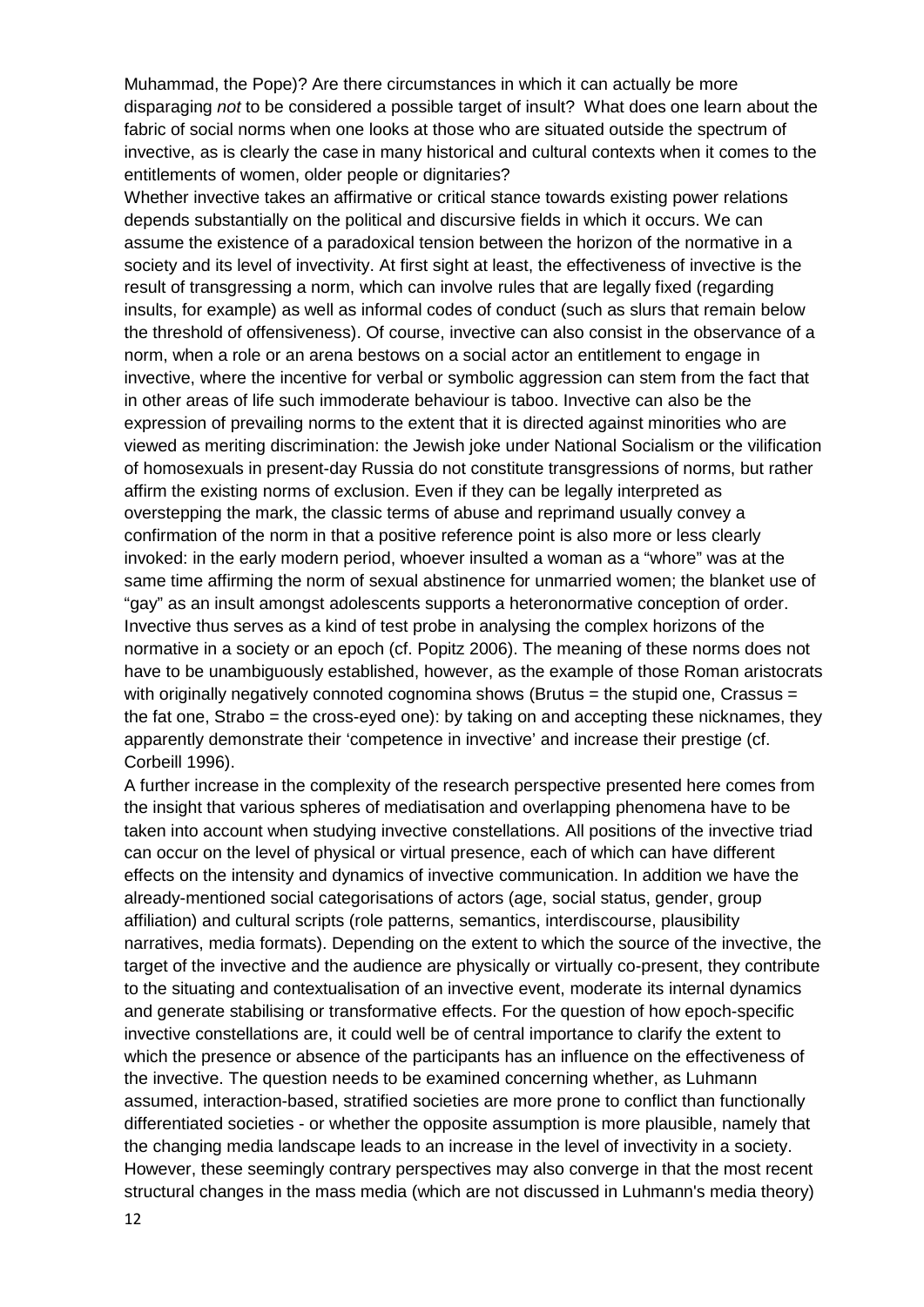are characterised by the adaptation of interaction-like patterns of communication.

### 4.2. Functional Determinations of Invectivity

Within the framework of the constellation analysis outlined above, invectivity can also be described in functional terms. One needs to bear in mind, however, that the effects of invective must be regarded as contingent; they elude predictability, thus ruling out simple functional determinations. By communicatively linking the source and the target of invective, as well as (initially) uninvolved observers, invective creates a condensed form of publicness, emotionally-charged and accordingly susceptible to discharge. In this form of publicness, the claim to universality of social roles and social functional relationships can tend to be undermined, and abstract contests for power and validity can be intensified and condensed in personalised attributions of a total identity (cf. Garfinkel 1967). Thus, due to the performative character of these acts, invectivity represents the constitutive ambivalence of social order. On the one hand, in the invective act of simultaneously talking *to* and *about* someone, implicitly or explicitly normative conceptions of society and belonging are articulated, along with demands concerning behaviour, which, by means of an offensive intervention, confirm, restore and stabilise the existing social order. On the other hand - and this is the aspect of invectivity that seems dysfunctional from a structural-functionalist point of view - confusing situations can also arise in which the roles of those involved and the communicative processes cannot be fully gauged in advance. In such cases, alternative conceptions of order can thus disturb the self-evidence of the 'normal' and thus contribute to the inversion of order. Often, the invective act oversteps the limits of regulated speech and thus also makes room for conceptions that stand opposed to the status quo - whether these conceptions are pursuing their own strategic interests, seeking to implement a different order, or have as their goal the moral condemnation or criticism of the status quo. Thus, it is a matter of determining when, in what constellations, contexts and under which conditions, invectivity contributes to the destabilisation, erosion and inversion of social and cultural order, and when and under what conditions it contributes to the stabilisation, rigidification and naturalisation of socio-cultural order. The term 'dynamics of denigration' thus refers to both the productive and destructive potential of invectivity. In concrete historical situations, the connection between or occurrence in swift succession of both dimensions can be encountered: the same, initially subversive invective, can have a stabilising function once a new order has been established. For example, invective fueled the Reformation movement in the sixteenth century, and the same is true of the rise of National Socialism - but at the same time invective became a central feature of both established Protestantism and National Socialism.

The causes of invective and the circumstances in which it occurs, its social embeddedness and the larger conflict scenarios can therefore not be fully comprehended using categories of analysis that attribute such highly situated events to the mere fulfilment of a function. That said, as long as the constitutive performativity of invectivity is acknowledged, the question of its functions is fundamental to the study of invectivity; it makes it possible to bring microanalytical perspectives on the dynamics of interaction and the cultural forms of invective into relation with overarching social structures and historical processes that often remain latent in the acts and utterances themselves. Accordingly, the question of functions is not to be understood in the sense of a functionalism that completely reduces occurrences of invective to external structural contexts presupposed in the analysis, but rather in the sense of a functional analysis of the immanent modes of operation, the historical-social contexts to which reference is made and the structuring effects of invectivity.

An obvious starting point is to describe invective communications in terms of their socially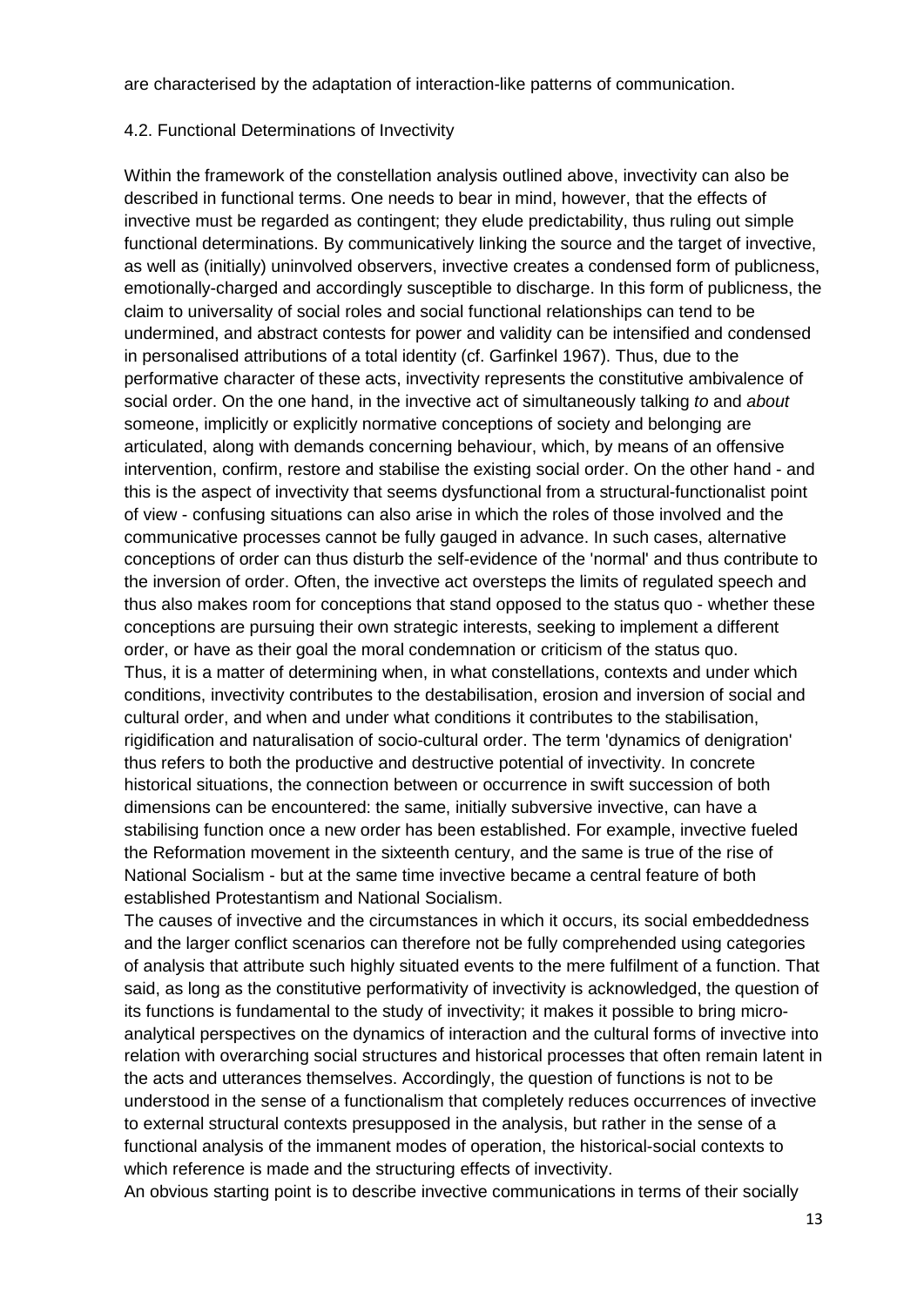exclusionary or inclusive effects. For example, in the context of the hate speech debate, their function is centred on denigrating, humiliating, marginalising and excluding individuals, but also entire groups, social milieus, ethnic groups or nations. Their integrative reverse side is more rarely considered: the invective exclusion of others brings about an inclusion of those producing the invective, who boost their self-worth communicatively both as individuals and as a reference group. These socially inclusive aspects have been extensively studied especially in the research on peer groups, i.e., on the level of concrete interactions and group processes (cf. Wolf 2008). In smaller and larger groups, defamation and vilification can also serve individuals in the struggle for social positions, as well as create a sense of cohesion for the group as a whole. At the same time, acts of invective do not just lead to the constitution and to the sealing-off of a we-group, they also create - in an almost cultivated, but always precarious form – binding effects within the we-group: the communitive functions of vilification are displayed in the ritualised diatribes of humanism, as well as in contemporary battle rap. The sense of inclusion of the we-group can involve invective communication inside the group in order to demonstrate that each member possesses sufficient honour or status to be a worthy opponent. Thus, in extreme cases, invective can even constitute a form of recognition. On the other hand, verbal aggression remains latently present even in this integrative function of vilification; indeed, it is even presupposed to the extent that dispensing with the normal violent reflexes is a way of marking out the 'pacified' inner space of the group. It can therefore also lead to abrupt changes in mood. The constitutive ambivalence of aggressiveness is indicative of the unpredictability of invective.

At the intersection of societal practices and discourses, invective may also serve the purpose of community-building on the level of larger groups not involved in face to face communication, such as social milieus, nations, social movements, or networks that, in the medium of invective beyond abstract affiliations, can cultivate the feeling of communal togetherness. This applies, for example, to the - actual or imagined - majority of a population that, as a community antagonistic towards strangers, foreigners, refugees or Islam, 'finds itself' (cf. Hogan / Haltinner 2015). This also applies to people who, as victims of vilification, feel collectively degraded and impelled to engage in joint action. Pegida, however, shows that victim-communities constituted in this way and the abusive communities described above are not necessarily mutually exclusive, but that they can reinforce each other. There are, of course, groups that, although they become the target of invective, cannot be constituted as communities because, for example, the group is over-generalised (references to 'women' as such), or it can only be relationally determined (references to 'foreigners' as such).

Beyond the social functions of invectivity, one can also discern references to the socialfunctional systems from which invective draws its affective energy. In the political sphere, for example, invective is deployed in struggles for hegemony, in particular struggles for visibility and audibility, as well as for legitimate speaker positions. The question of the political functions of invectivity thus has the potential to render visible patterns of behaviour and dynamics of interaction that run contrary to the established external descriptions and selfdescriptions of political actors to be found in the scholarship, which commonly emphasize the rational balancing of interests and institutionalised procedural rules.

In the field of economics, invective acts and utterances can be employed in conflicts over resources, markets and allocation formulas. Here, too, the potential of constellation analysis lies in rendering visible modes of conflict such as these, which run counter to - or at least have to be constitutively screened out by - conceptions that foreground the rational actor and the pursuit of interests moderated by market-based calculations.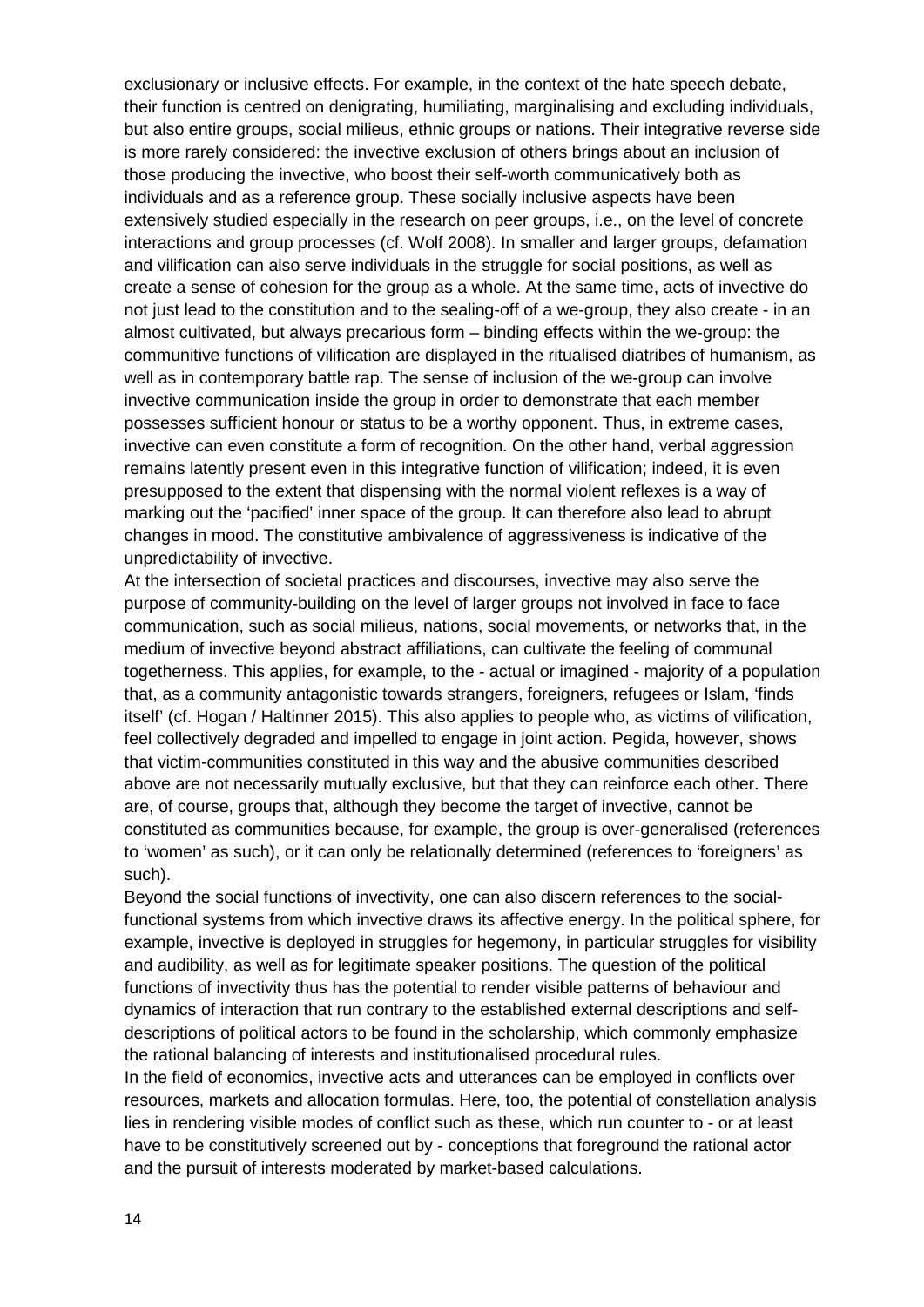In the field of religion - or more generally the field of ideological world-views - invective acts can be used to assert absolute truth claims. A key means of stabilising a community of believers consists in the denigration of "infidels" or "heretics", "deviants" or "class enemies" (cf. Piltz/Schwerhoff 2015).

In the field of law, invective can fulfil certain functions - for example, if it is used in the context of attempts to normalise what is legitimately expressible, that is, if it is employed in advance of regulated procedures of norm setting or interpretation in order to set limits to what can be thematised. These limits have legal consequences, but do not possess their own legal form.

In addition to the functions that invectivity can fulfil in processes of inclusion and exclusion and in social-functional systems, it has the potential to make the conflictual character of social order itself self-reflexive. This is the case when invective itself becomes the topic of invectively charged communication and is thus itself embroiled in conflict and/or becomes the object of regulation. Here, too, one can speak in terms of the functions of invective: on the one hand, it represents one of the prerequisites for the knowledge of invective that has been handed down in a culture and is thus at the disposal of social actors (for example, in formal handbooks of rhetoric). On the other hand (and building upon this feature), it has the potential to identify the normative character of roles and patterns of behaviour that are commonly taken for granted, in order to then undermine them. Thematising invective in invective communication can occur, for example, when the claim that one is being denigrated is employed as a strategic resource; or when position-taking in identity politics refers to the possible effects of invective acts; or when, in the framework of language criticism, invective meanings are ascribed to linguistic expressions, We propose the concept of 'meta-invective' to describe the thematisation of invective in its various forms. Metainvective communication can be regarded as a separate, distinct kind of communication, with its own functionality. When invective itself is explicitly thematised, it can become the occasion for reflection and debate, and thus become the object of situational, institutionalised or socially codified regulations. However, meta-invective utterances themselves also have invective potential: for instance, the strategic claim of being insulted forces one's counterpart into the role of the offender; identity positioning implies privilege at the expense of others due to a physical trait (e.g., "whiteness"); the ascription of invective has the potential, for example, to make all those seem sexist who use the word "miss" (*Fräulein*), which is impregnated with invective presuppositions. The phenomena theorised by the concept of the meta-invective are thus not mere reflections on invectivity, but also belong to the sphere of invective phenomena proper. Their invective potential derives from the declarative nature of the utterances. Of course, this does not mean that academic or linguistic-philosophical works are somehow excluded from the domain of meta-invective phenomena, to the extent that they are predominantly received as declarative, as is partly the case with the works of Lann Hornscheidt. The insights offered by the concept of metainvective are thus derived from studying the historical effects and functions brought about by an explicit thematisation of invective in processes of invective communication.

#### 4.3. Form and the Languages of Invectivity

Complementing the research perspective concerned with functions, historically and culturally varying forms of invective language must also be included and examined as ways of realising and modernising invectivity (cf. Desmons/Paveau 2008). Even seemingly random invective practices unfold against the backdrop of formal conventions of denigration, ridicule, and shaming, such as those found in established forms of rhetoric and in literary, theatrical or artistic genres. They have a lasting and determining influence on invective practice, its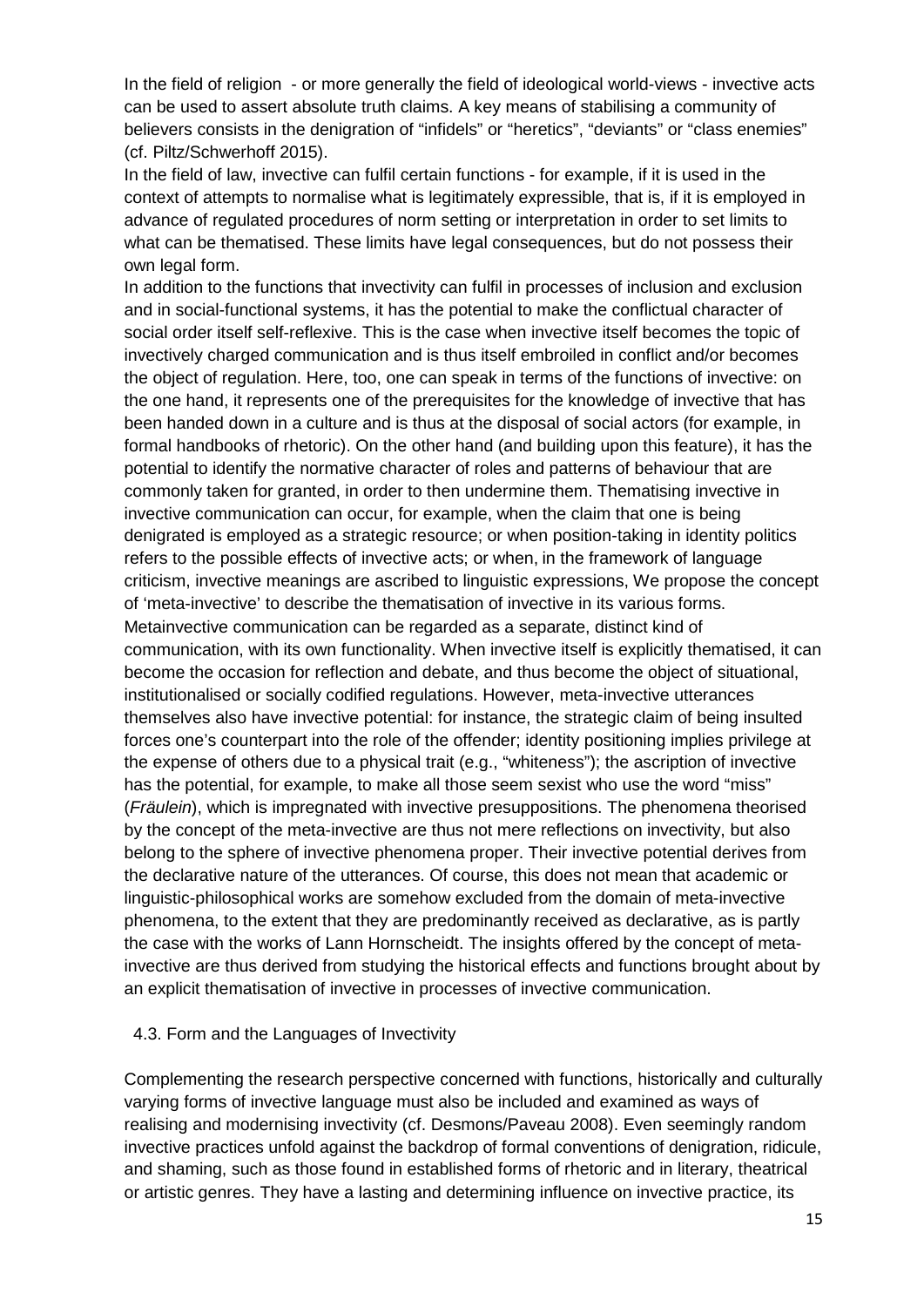semantic content and its emotional charge.

Rhetorical, literary and theatrical genres can serve as an archive of forms of invectivity because their models include specific modalities of deprecation or vilification. In addition, the classical genres also serve to regulate invective, since they prescribe certain forms that act as self-evident limits to a possible proliferation or escalation of invective communication. In each case, invective is always realised against the background of a memory comprised of forms and images, which are sometimes cited directly, but sometimes only indirectly and thus largely unreflectively exert influence on an invective event.

In the recourse to literary and rhetorical genres specific forms have thus developed that are especially suited to invective and which can be marked out as special types of text or performance. These genres include forms of speech such as *philippic* or *invectiva oratio* (cf. Helmrath 2010), which employ disparaging attributions such as lack of self-control or miserliness. Also relevant for invective is satire, a genre that can stand alone (Menippean satire) in historically and culturally diverse forms, but can also appear in spoken or written form within other genres (such as dialogue, comedy, poetry and the novel), and which ridicules a given undesirable state of affairs by contrasting it with a presumed ideal (cf. Meyer-Sickendiek 2007).

Especially since the Reformation an important role has been played by visual satire, predominantly distributed in the form of pamphlets and leaflets, in which people who took part in the religious confrontations or were the focus of criticism are depicted as donkeys, cats, dragons, monsters, anti-Christs, devilish figures and instruments of Satan, etc., where visual satire and caricatures can often seamlessly merge. Pamphlets and leaflets such as these led to the emergence of satirical periodicals in the  $18<sup>th</sup>$  century, which in the  $20<sup>th</sup>$ century then produced periodicals devoted entirely to satire ("Simplicissimus", "Die Fackel", "Kladderadatsch", "pardon", "Titanic").

In addition, invective speech acts can assume even the most minor forms, such as sayings and expletives, but also in word games and malapropisms, which oscillate between everyday language and aesthetic forms. The latter, in particular, appear to be of considerable importance in the context of changes in the media and the expanded possibilities provided by new media (leaflets and pamphlets, blogs and social networks), inasmuch as they enable a particular communicative approachability due to their mixture of wit and their formally undemanding character.

All in all, it can be surmised that certain media give rise to specific formats of which invective is a hallmark, such as television shows featuring competitions, where the dramaturgical concept is not primarily based on selecting a winner ("talent" shows and beauty pageants such as "American Idol"), but on exposing the participants to the voyeuristic gaze of the public who take pleasure in the degradation and shaming (e.g., "Jungle Camp" or "Celebrity Big Brother"). The different media *dispositifs* of fine art, theatre or television, for instance, facilitate different forms of invective communication, which, however, repeatedly undergo trans-medial hybridisation. The decisive parameters, which need to be analytically established, are the result of the different medial arrangements of textuality, visuality, auditivity, corporality and their associated spatio-temporal registers. Thus, the potential for shaming and feedback loops between the positions of the invective triad in the theatre is possibly of a different quality than with the publication of a scandalous book. An important factor in the communicational dynamics is therefore which of the elements of the invective triad are co-present in a space and which are not, which can not only have direct consequences on the perceptual and behavioural modes of the audience, but also determines the repercussive capacity of an invective event in the medium term. Through the respective media, which determine the varying scales of proximity and distance, a shifting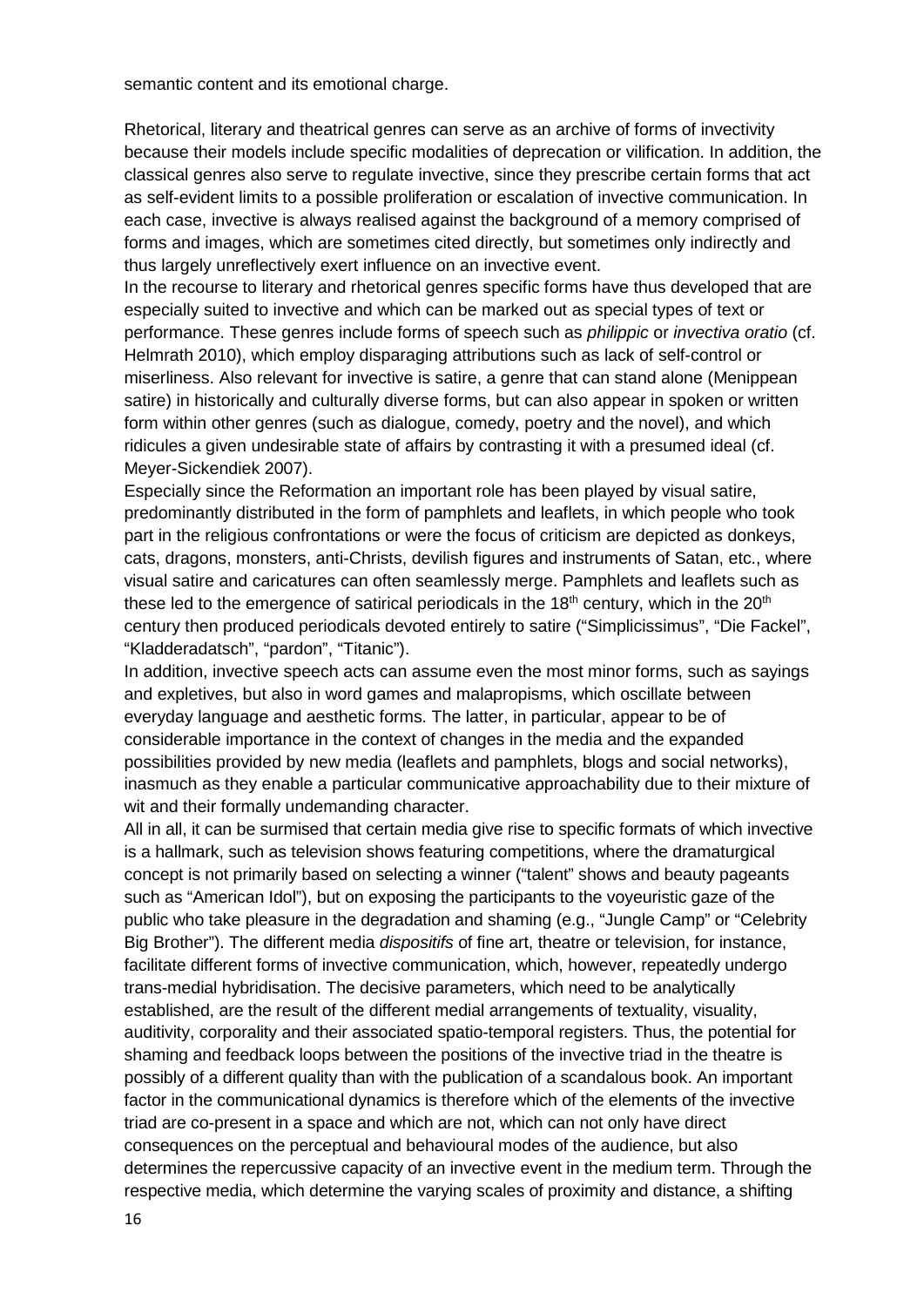differential is generated between the being-on-display of the observed and the presence or hiddenness of the observers.

In view of the numerous forms and genres of invective, it needs to be asked how they differ in their directedness and the persons or objects they refer to, their aggressiveness and the chosen aspects of the denigration in question (comic, ridiculing, humiliating or socially destructive acts) and how they are mediated by the respective culture of conflict and dispute (cf. Schöne 1986). Going well beyond the familiar "structured literary forms" (Koster 1980, 39), it is therefore necessary to examine the pictorial, linguistic or rhetorical-performative conventions that invective draws on, as well as the various socio-cultural and medial contexts in which it occurs, whether and how historically mobile these conventions are, to what extent they circulate across medial and cultural boundaries and how they influence invective practice and the latter's potential impact on society.

Situated at the border between formal and functional analyses, the aesthetic dimension of invective merits special attention. Beyond the self-referential dimension of art, works of art and theatrical events can also be the subject of intense de- and re-normalisation communications (for example, the dispute over the Mohammed caricatures). Conversely, in order to increase their effectiveness, symbolic-linguistic practices of deprecation can use aesthetic mechanisms that produce effects of graphic vividness and involve the staged activation of emotions (for example, "The Apprentice"). The aesthetic generates its own practical and explicatory knowledge about the modes of operation as well as the formal and medial registers of pictorial-semantic evidentness. The aesthetic is actually doubly relevant for research into invective: on the one hand, on the level of the subject matter, one can explore the extent to which the dynamics of aesthetic change are almost inevitably realised in an invective mode – whether it's a case of dominant art forms seeking to gain renewed force by belittling new art forms, or of aesthetic innovations deriving at least part of their power of persuasion from discrediting the old. On the other hand, on a meta-level, the aesthetic itself can be understood as a second-order observational and creative practice that supports hetero-referential invective by pursuing a naturalisation of value judgments (e.g., anti-semitic art) and/or a practice that subverts social and political constellations saturated with invective by rendering perceptible the contingency of normative claims to validity, of narratives of justification and semantics (for example, in ethno-comedy, cf. Koch 2015).

Invectivity is by no means limited to conventional genres, but in this domain it possesses a symbolically institutionalised reservoir of image and text types that diffuse into everyday communication. In order to take account of these processes of diffusion and interdependence, recourse to the concept of communicative genres is fruitful. It lends itself to describing aesthetic schemata and the different forms they take, the mixtures in which they occur and their appropriations of everyday language. Here we are referring to communicative processes that are the hallmark of typically recurrent models, which on the one hand provide orientation for the protagonists and which, on the other hand, exert an influence on these same protagonists (Luckmann 1986; Knoblauch/Schnettler 2010). For certain protagonists, situations and functions, communicative genres provide a model of invective communication, on the basis of which recurring action can be taken. Similar to aesthetic genres, genres of communication shape horizons of expectation, which constitute an important aspect of invective practices and constellations.

Genres of communication differ from aesthetic genres inasmuch as the latter encompass types of text and theatrical staging that are literary, rhetorical, pictorial and medial, while the notion of communication genre encompasses specific models of communication meant to ensure and simplify communicative compatibility. A membrane between both generic forms enables processes of mutual exchange. It can be assumed that the modes of invective are transformable in fluid communicative situations and adaptable to different communicative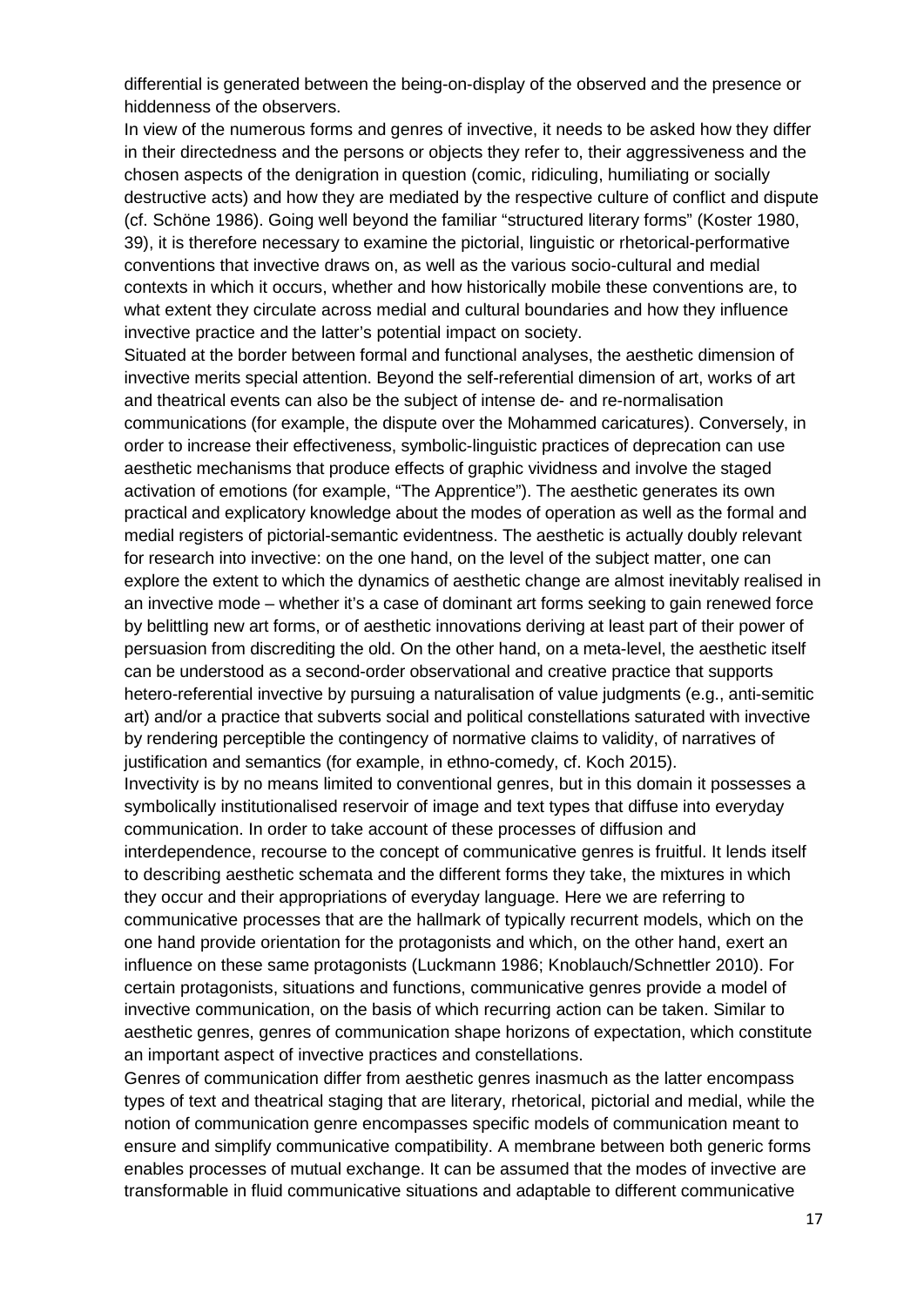situations, and cannot be confined to a list of genres. This raises the question as to whether the relevance of aesthetic genres for invectivity in relation to the communicative genres as a whole is in decline in modernity, or whether, conversely, communicative genres increasingly influence aesthetic forms.

#### 4.4. Adopting an Historical Perspective on Invectivity

A central task of constellation analysis is situating invective phenomena historically. This includes determining characteristics specific to an epoch as well as the identification of similarities that extend across epochs: Which arenas of invective exist at a given time, who are the holders of public office who are entitled to legitimately and publicly vilify and malign? Courtroom orators, court jesters and fools in pre-modern times as well as cabaret artists and comedians in our own time are entitled to engage in invective, with obviously very different kinds of autonomy and assigned quite different functions. But those playing other roles were and are also granted the right to vilify and polemicize, preachers as well as political actors, for whom the ritualised verbal exchange of blows is part and parcel of their accustomed activities. How extensive is the repertoire of invective practices and which forms of expression can potentially be demarcated as invective? What are the medial pre-conditions constituting the specific arenas of invective typical of an epoch, what are the distinct modes of invective communication to be found in these arenas and which of these modes extend across epochs? In a given period, what are the marks of social differentiation that are foregrounded in invective communication?

The analysis of the features typical of an epoch and of similarities or differences that extend across epochs makes it possible to determine to what extent certain epochs are characterised by the respective forms of invectivity. Specificities of this kind have been repeatedly thematised by historians. Jacob Burckhardt, for example, highlighted the agonistic principle of the Greeks as a distinctive feature of antiquity. A central focal point of such debates in social and historical research is the problem of honour, which was dealt with by the classics of sociology and has also been the object of historical research for more than twenty years. Increasingly seen as problematic is the idea of a transformation process in the course of which the corporative collective honour of the pre-modern period has supposedly been replaced by the concept of inner dignity in the modern period, and that honour has thus been rendered functionless (cf. Burkhardt 2006). What needs to be examined is whether the virulence of invectivity in the modern period may indicate that honour is by no means a pre-modern phenomenon limited to corporative society (cf. Frevert 1991; Ludwig 2016). Thus, the formalised duel in Germany constitutes a comparatively modern practice in the transition to bourgeois society. In a diachronic framework, practices of deference, of stripping a person of honour and dealing with honour-related conflicts could open up a differentiated perspective on the forms of social honour and recognition typical of an epoch and lead the way beyond stereotypical perceptions of honour as "archaic potency" or an "anthropological constant". The surprising return of discourses of blasphemy in the globalised modern era points in the same direction, while the assessment of blasphemy in the pre-modern Christian 'West' proves to be much more ambivalent than is often assumed. (Grenda et al 2014; Schwerhoff 2008).

These examples show that the concept of invectivity lends itself to the reassessment of historical grand narratives. It prompts one to employ an open-ended heuristic to investigate whether and how Western cultures have been specifically marked by invective in the past and continue to be marked by it in the present. Have Western societies developed special mechanisms since antiquity to deal with the stress to which they were subjected through vilification and defamation? To what extent was there tolerance for verbal aggression when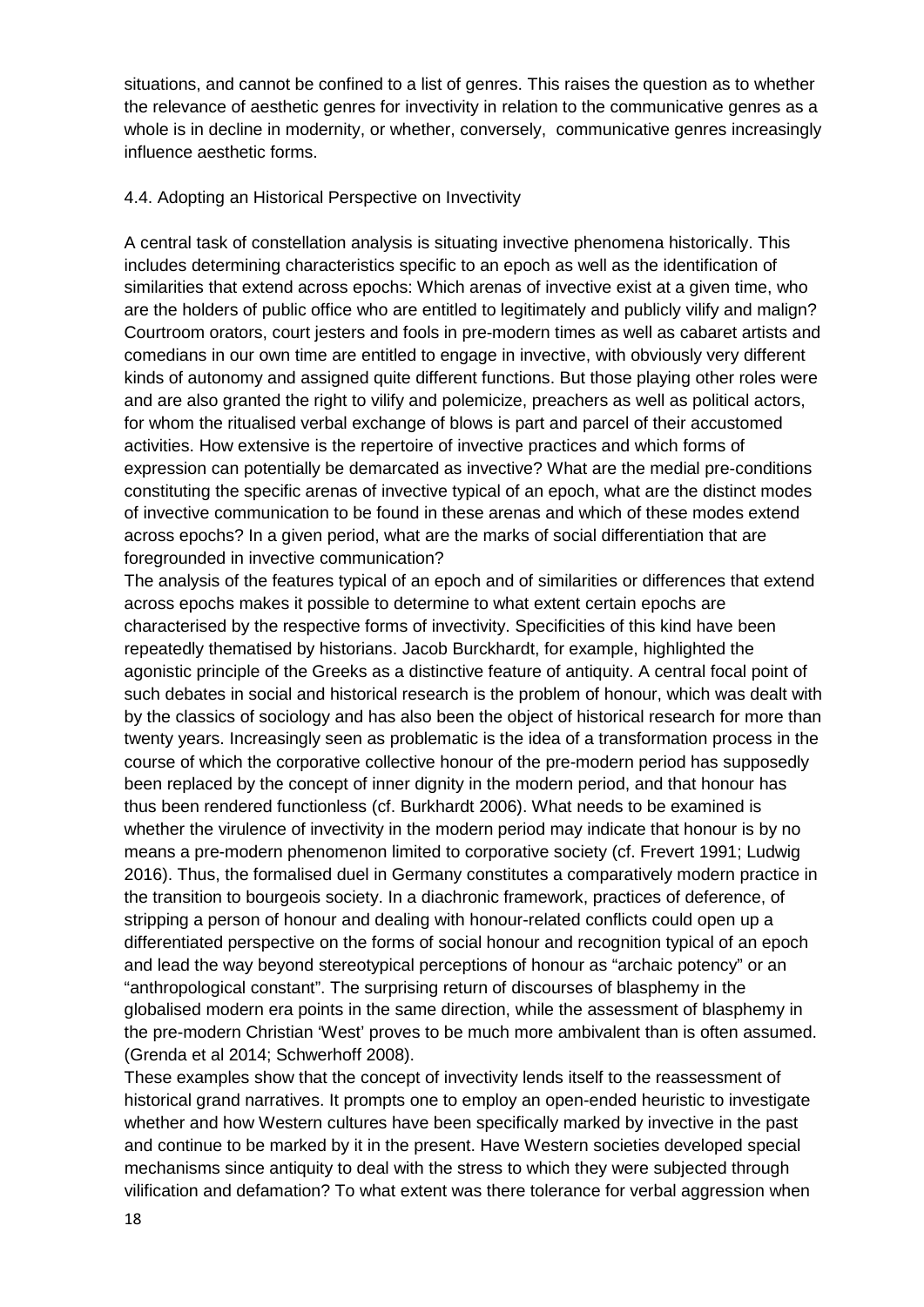it prevented escalation? Or – conversely - did and does invectivity actually play an important role in social integration? Is it even a necessary catalytic factor in a dynamic society? Thus, as a robust counter-thesis to the conventional grand narrative, one has look into the question whether the roots of a modern European culture of dispute lie specifically in the pre-modern culture of defamation and blasphemy or whether Western modernity has developed different ways of dealing with invectivity and, further, to what extent either or both, when informed by a theory of invective, are able to offer a new perspective on the comparison with non-western cultural spaces, in the past and in the present.

### 5. Conclusion

The research program presented here forms the basis for a comparative heuristic which at the same time is intended to encourage and bring together empirical research from a wide variety of academic disciplines. With the aid of a grid of distinctive concepts and definitions, interrogative perspectives and modes of thought, we intend to establish an analytical network that makes it possible to examine social constellations and dynamics comparatively. A constitutive element of this research perspective is the intersection between "digging" deep into history and a systematic study of the present situation. The particular attraction of research into invectivity consists in discovering new aspects of a topic as well as the possibility of revisiting well-researched topics from a new viewpoint. Knowledge of invectivity contributes to a better understanding of our current situation, which, in the context of intensifying globalisation, appears to be characterised by a massive brutalisation of discourse and by increasingly heated confrontations regarding standpoints and interpretations. By reflecting on the complex interweaving of tendencies that resist or advocate transformation and the related social and political asymmetries, our research cluster can provide a starting point for a reflection on and critique of our situation in the 21<sup>st</sup> century. However, the contours of contemporary invective phenomena only become clear when comparing them with phenomena from the past. At the same time, even more systematic attention will have to be devoted to the culture-specific aspects of invective. Broadening the scope of thinking about invectivity could contribute to better intercultural practice. On the basis of inter-epochal and intercultural comparative research, it would then be possible to achieve the actual goal of our research cluster, namely to produce a comprehensive theory of invectivity.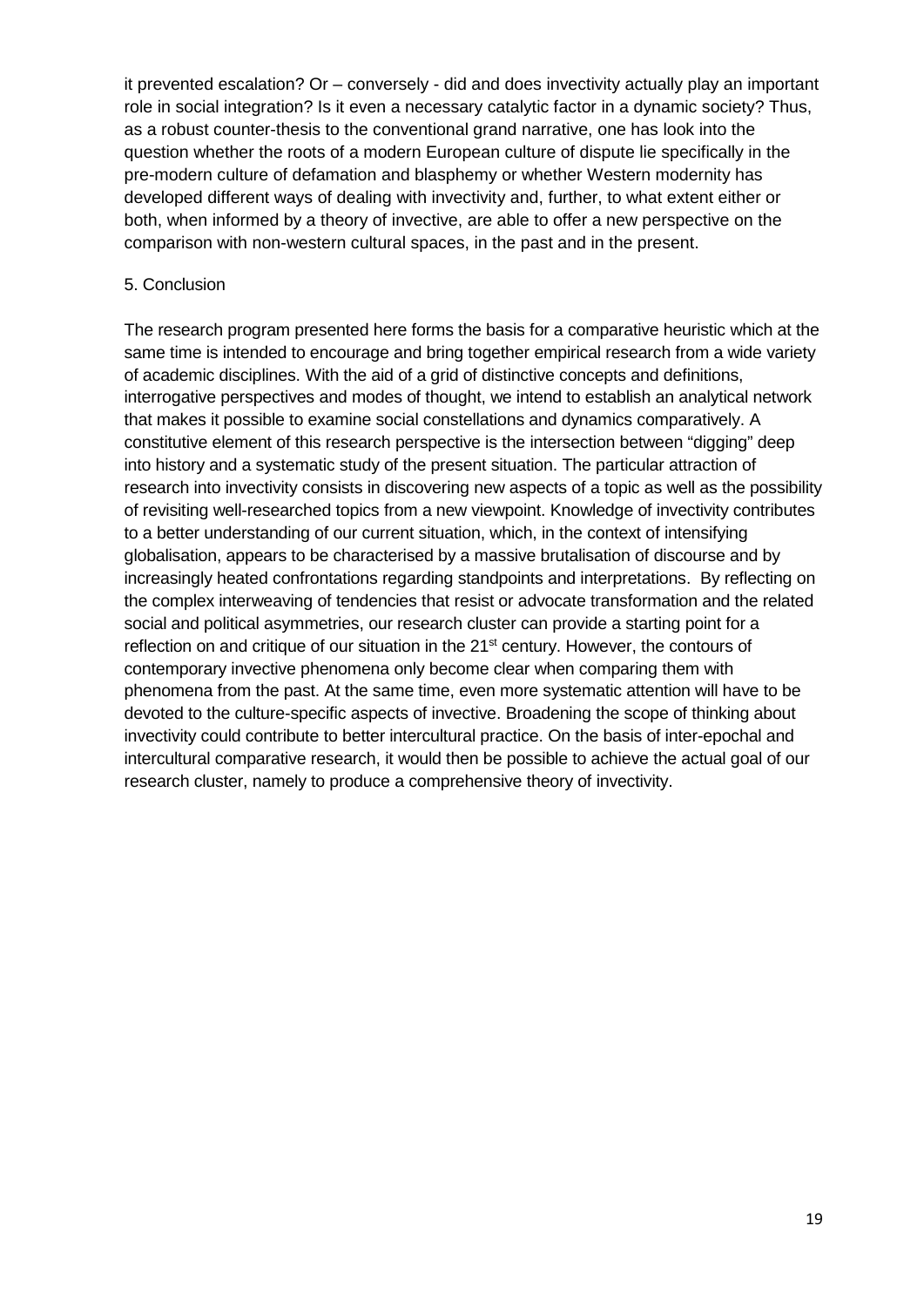6. Bibliography

Adloff, Frank/ Jörke, Dirk (2013): Gewohnheiten, Affekte und Reflexivität. In: Österreichische Zeitschrift für Soziologie 38/1, S. 21–41.

Austin, John L. (1962): How to do Things with Words. Oxford: Clarendon Press.

Beard, Mary (2014): Laughter in Ancient Rome. On Joking, Tickling and Cracking up. Berkeley u.a.: University of California Press.

Böhme, Hartmut et al. (Hgg.) (2012): Transformation. Ein Konzept zur Erforschung kulturellen Wandels. München: Wilhelm Fink Verlag.

Bonacker, Thorsten (Hg.) (2008): Sozialwissenschaftliche Konflikttheorien. Wiesbaden: Springer.

Butler, Judith (2006): Hass spricht. Zur Politik des Performativen, Frankfurt/M.: Suhrkamp.

Bührmann, Andrea/Schneider, Werner (2008): Vom Diskurs zum Dispositiv. Eine Einführung in die Dispositivanalyse. Bielefeld: Transcript.

Burkhart, Dagmar (2006): Eine Geschichte der Ehre, Darmstadt: Wissenschaftliche Buchgesellschaft.

Conley, Thomas (2010): Toward a Rhetoric of Insult. Chicago: University of Chicago Press.

Corbeill, Anthony (1996): Controlling Laughter. Political Humor in the Late Roman Republic. Princeton: Princeton University Press.

Coser, Lewis A. (1964): The Functions of Social Conflict. New York: Simon and Schuster.

Czech, Philip (2010): Der Kaiser ist ein Lump und Spitzbube. Majestätsbeleidigung unter Kaiser Franz Joseph. Wien: Böhlau Verlag.

Dahrendorf, Ralf (1956): Class and Conflict in industrial Society. London: Stanford University Press.

Deppermann, Arnulf (2005): Glaubwürdigkeit im Konflikt. Rhetorische Techniken in Streitgesprächen. Prozessanalysen von Schlichtungsgesprächen. Radolfszell: Verlag für Gesprächsforschung.

Deppermann, Arnulf (2008): Gespräche analysieren. Eine Einführung. 4. Aufl. Wiesbaden: Springer Verlag.

Desmons, Eric/Paveau, Marie-Anne (Hgg.) (2008): Outrages, insultes, blasphèmes et injures. Violences du langage et polices du discours. Paris: L´Harmattan.

Durkheim, Émile (1998): Die elementaren Formen des religiösen Lebens. 1. Aufl. [Nachdr.], Frankfurt/M.: Suhrkamp.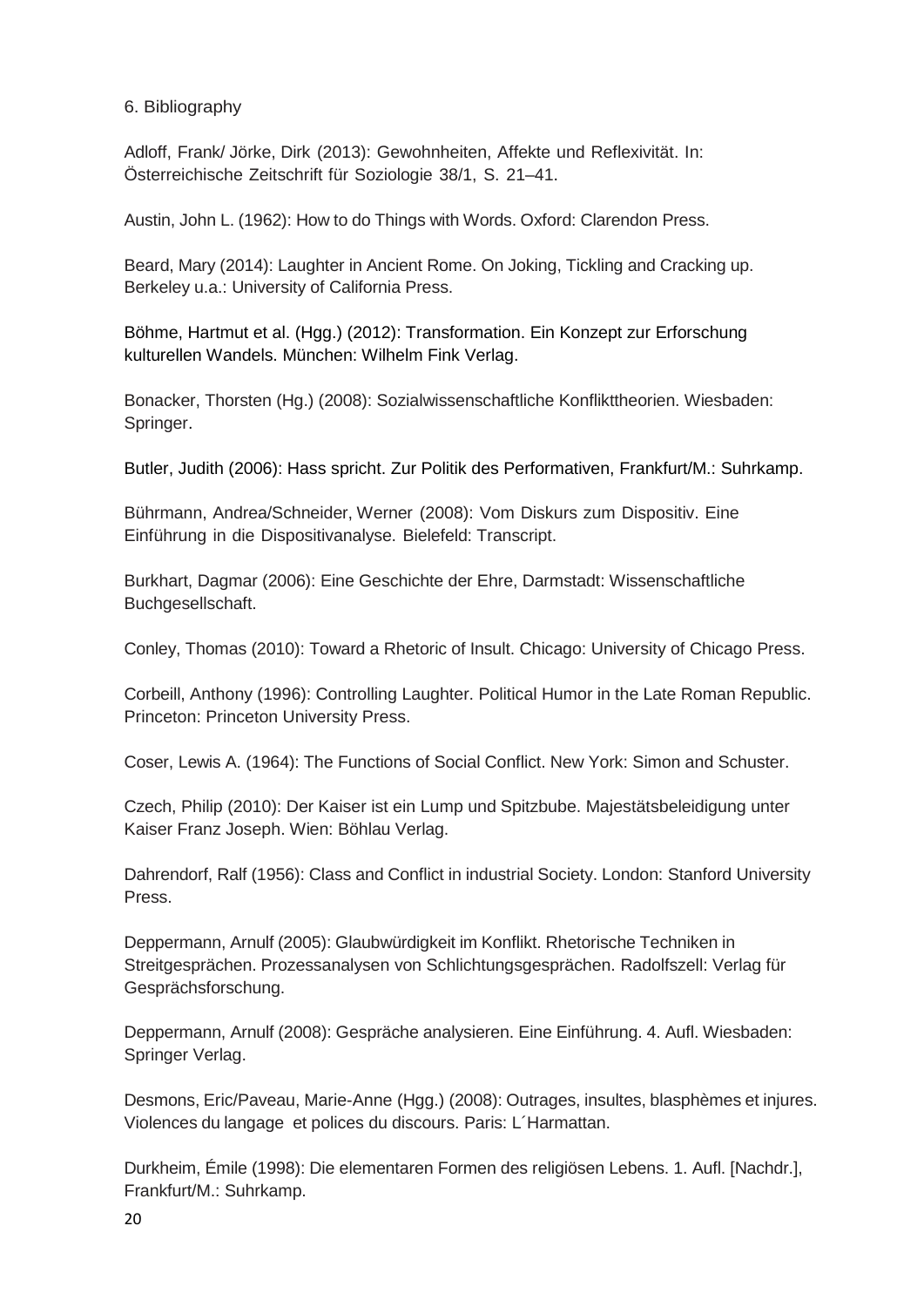Dürscheid, Christa (2003): Medienkommunikation im Kontinuum von Mündlichkeit und Schriftlichkeit. Theoretische und empirische Probleme. In: Zeitschrift für angewandte Linguistik, Nr. 38. S. 37–56.

Eder, Klaus (1994): Das Paradox der "Kultur". Jenseits einer Konsensustheorie der Kultur. In: Paragrana. Internationale Zeitschrift für Historische Anthropologie 3/1, S. 148– 173.

Eder, Klaus (1998): Polemogene und irenogene Folgen interkultureller Kommunikation – Überlegungen zu einer Politik der Begegnung in Europa. In: Dobie, Pascal/Wulf, Christoph (Hgg.): Vom Verstehen des Nichtverstehens. Ethnosoziologie interkultureller Begegnungen. Frankfurt/M.: Campus Verlag, S. 76–84.

Edlinger, Thomas (2015): Der wunde Punkt. Vom Unbehagen an der Kritik. Frankfurt/M.: Suhrkamp.

Ellerbrock, Dagmar/Sylvia Kesper-Biermann (Hgg.) (2015): Between Passion and Senses? Perspectives on Emotions and Law. In: InterDisciplines. Journal of History and Sociology, Vol 6, No 2: http://www.inter-disciplines.org/index.php/indi/article/-view/146/120 (5.9.2017).

Eming, Jutta/Claudia Jarzebowski (Hgg.) (2008): Blutige Worte. Internationales Kolloquium zum Verhältnis von Sprache und Gewalt in Mittelalter und Früher Neuzeit. Göttingen: V&R.

Erdl, Marc Fabian (2015): Die Legende von der Politischen Korrektheit. Zur Erfolgsgeschichte eines importierten Mytho. Bielefeld: Transcript.

Eribon, Didier (2009): Retour à Reims. Paris: Fayard.

Fischer-Lichte, Erika (2005): Diskurse des Theatralen. In: Dies./Horn, Christian/Umathum, Sandra et al. (Hgg.): Diskurse des Theatralen. Tübingen u.a.: Franke Verlag, S. 11–34.

Fischer-Lichte, Erika (2012): Performativität. Eine Einführung. Bielefeld: Transcript.

Freist, Dagmar (2015): Historische Praxeologie als Mikro-Historie. In: Arndt Brendecke (Hg.): Praktiken der Frühen Neuzeit. Akteure – Handlungen – Artefakte. Köln: Böhlau Verlag, S. 61–77.

Frevert, Ute (1991): Ehrenmänner. Das Duell in der bürgerlichen Gesellschaft. München: C.H. Beck.

Frevert, Ute (2015): Shame and Humiliation. In: History of Emotions – Insights into Research October 2015: [https://www.history-of-emotions.mpg.de/en/texte/shame-and](http://www.history-of-emotions.mpg.de/en/texte/shame-and-humiliation)[humiliation](http://www.history-of-emotions.mpg.de/en/texte/shame-and-humiliation) (21.12.1016).

Frevert, Ute (2017): Die Politik der Demütigung. Schauplätze von Macht und Ohnmacht. Frankfurt/M.: S. Fischer.

Garfinkel, Harold (1967): Studies in Ethnomethodology. New York: Wiley.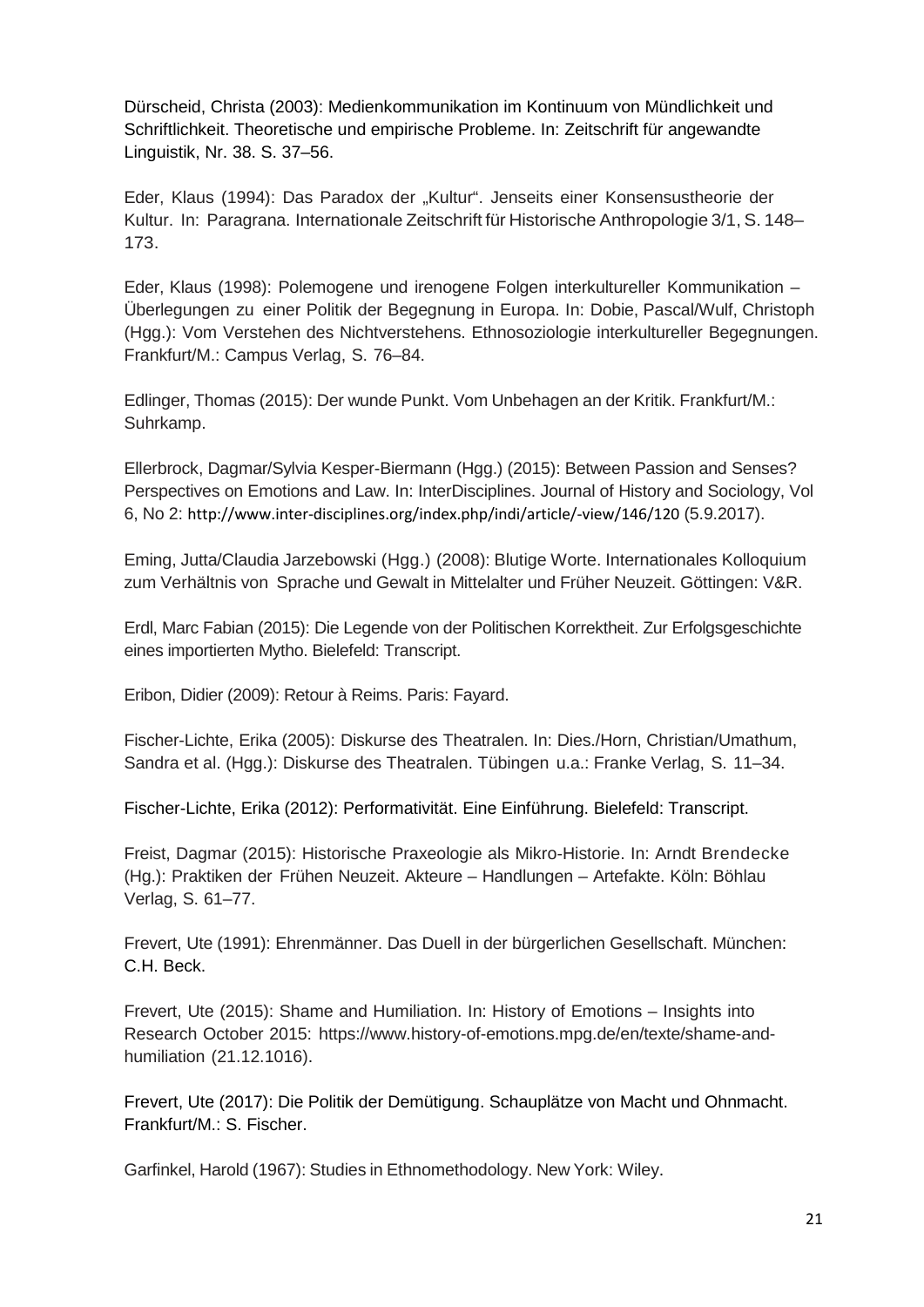Gauger, Hans-Martin (2012): Das Feuchte und das Schmutzige. Kleine Linguistik der vulgären Sprache. München: C.H. Beck.

Gehring, Petra (2007): Über die Körperkraft von Sprache. In: Herrmann, Steffen K./Krämer, Sybille/Kuch, Hannes (Hgg.): Verletzende Worte. Die Grammatik sprachlicher Missachtung. Bielefeld: Transcript, S. 211–228.

Goetsch, Paul (1985): Fingierte Mündlichkeit in der Erzählkunst entwickelter Schriftkulturen. In: Poetica. Zeitschrift für Sprache und Literaturwissenschaft, 17, S. 202–218.

Goffman, Erving (2005): Interaction Ritual. Essays in face-to-face Behaviour, New York: Aldine Transaction.

Goffman, Erving (2009): Interaktion im öffentlichen Raum. Frankfurt/New York: Campus Verlag.

Graumann, Carl-Friedrich (1998): Verbal Discrimination. A Neglected Chapter in the Social Psychology of Aggression. In: Journal for the Theory of Social Behaviour, 28, S. 41–61.

Gregg, Melissa/Seigworth, Gregory J. (2010): The affect theory reader. Durham: Duke University Press.

Grenda, Christopher S. et al. (2014) (Hgg.): Profane. Sacrilegious Expression in a Multicultural Age. Berkeley: University of California Press.

Gudehus, Christian/Christ, Michaela (Hgg.) (2013): Gewalt. Ein interdisziplinäres Handbuch. Stuttgart/Weimar: J. B. Metzler.

Habermas, Jürgen (1981): Theorie des kommunikativen Handelns. Bd. 1. Frankfurt/M.: Suhrkamp.

Hark, Sabine/Villa, Paula-Irene (Hgg.) (2015): Anti-Genderismus. Sexualität und Geschlecht als Schauplätze aktueller politischer Auseinandersetzungen. Bielefeld: Transcript.

Helmrath, Johannes (2010): Streitkultur. Die "Invektive" bei den italienischen Humanisten. In: Laureys, Marc/Simon, Roswitha (Hgg.): Die Kunst des Streitens. Inszenierung, Formen und Funktionen öffentlichen Streits in historischer Perspektive. Göttingen: V&R, S. 259–294.

Herrmann, Steffen K./Krämer, Sybille/Kuch, Hannes (Hgg.) (2007): Verletzende Worte. Die Grammatik sprachlicher Missachtung. Bielefeld: Transcript.

Hirschi, Caspar (2005): Wettkampf der Nationen. Konstruktionen einer deutschen Ehrgemeinschaft an der Wende vom Mittelalter zur Neuzeit. Göttingen: Wallstein Verlag.

Hogan, Jackie/Haltinner, Kristin (2015): Floods, Invaders, and Parasites. Immigration Threat Narratives and Right-Wing Populism in the USA, UK and Australia. In: Journal of Intercultural Studies 36: <http://bradley.edu/dotAsset/a0ae81bc-b6b8-43e6-a382-9ac3cf5c2461.pdf> (21.12.2016).

Hornscheidt, Lann (Hg.) (2011): Schimpfwörter – Beschimpfungen – Pejorisierungen. Wie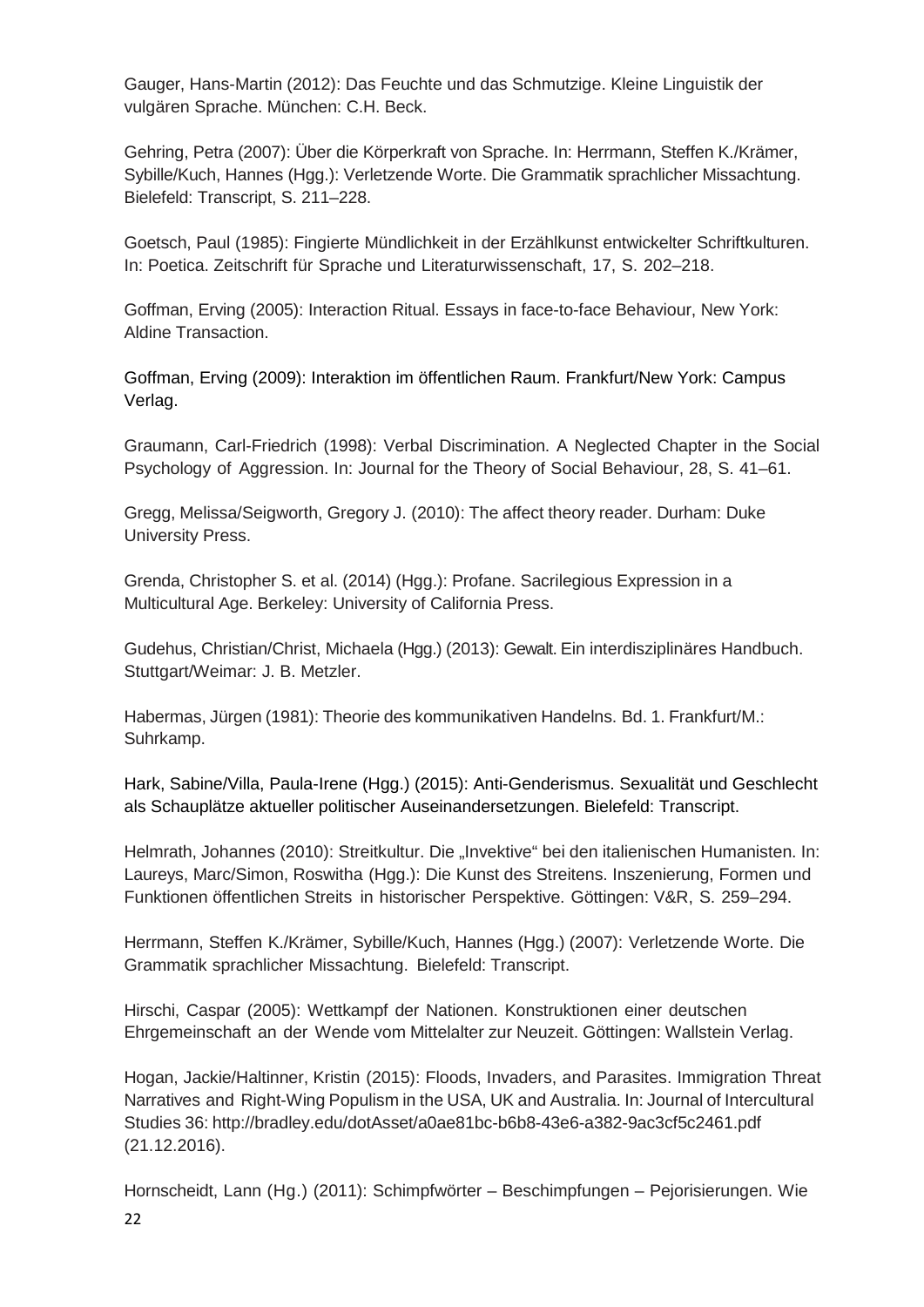in Sprache Macht und Identitäten verhandelt werden. Frankfurt/M.: Suhrkamp.

Jacquet, Jennifer (2015): Is Shame Necessary? New Uses for an Old Tool. New York City: Pantheon.

Kanzler, Katja/Scharlaj, Marina (2017): Between Glamorous Patriotism and Reality-TV Aesthetics. Political Communication, Popular Culture, and the Invective Turn in Trump's United States and Putin's Russia. In: Zeitschrift für Slawistik 62.2: 1–23.

Kallmeyer, Werner (1979): Kritische Momente. Zur Konversationsanalyse von Interaktionsstörungen. In: Wolfgang Frier/Gerd Labroisse (Hgg.): Grundfragen der Textwissenschaft. Linguistische und literaturwissenschaftliche Aspekte. Amsterdam: Edition Rodopi, S. 59–109.

Knoblauch, Hubert/Bernt Schnettler (2010): Sozialwissenschaftliche Gattungsforschung. In: Zymner, Rüdiger (Hg.): Handbuch Gattungstheorie. Stuttgart: J. B. Metzler, S. 291–294.

Koch, Lars (2013) (Hg.): Angst. Ein interdisziplinäres Handbuch. Stuttgart: J. B. Metzler.

Koch, Lars (2015): Die Ethno-Comedy – Lachen an den Rändern der 'Leitkultur'. In: Neuhaus, Stefan (Hg.): Das Komische in der Kultur. Frankfurt/M./New York: Tectum, S. 465–481.

Koch, Lars (2017), , Eyy Du kommst hir net rein' – Repräsentation, Reflexion und Aneignung von Invektivität im deutsch-türkischen Kino. In: Aptum. Zeitschrift für Sprachkritik und Sprachkultur, im Erscheinen.

Koch, Lars/Nanz, Tobias (2014): Ästhetische Experimente. Zur Ereignishaftigkeit und Funktion von Störungen in den Künsten. In: Habscheid, Stephan/Koch, Lars (Hgg.): Zeitschrift für Literaturwissenschaft und Linguistik 173, S. 94–115.

Köhler, Sigrid et al. (Hgg.) (2017): Recht Fühlen. München: Fink.

Köpping, Klaus-Peter/Rao, Ursula (Hgg.) (2000): Im Rausch des Rituals. Gestaltung und Transformation der Wirklichkeit in körperlicher Performanz. Hamburg/London: LIT Verlag.

Koster, Severin (1980): Die Invektive in der griechischen und römischen Literatur. Meisenheim am Glan: A. Hain.

Krämer, Sybille/Koch, Elke (Hgg.) (2010): Gewalt in der Sprache. Rhetoriken verletzenden Sprechens. Berlin u.a.: De Gruyter.

Krämer, Sybille/Stahlhut, Marco (2001): Das "Performative" als Thema der Sprach- und Kulturphilosophie. In: Erika Fischer-Lichte/Wulf, Christoph (Hgg.): Theorien des Performativen. Paragrana. Internationale Zeitschrift für Historische Antropologie. 10/1. Berlin: Akademie Verlag, 35–64.

Krüger, Reinhard (2016): Der Stinkefinger. Kleine Geschichte einer wirkungsvollen Geste. Berlin: Kiepenheuer& Witsch.

Landweer, Hilge (1999): Scham und Macht. Phänomenologische Untersuchungen zur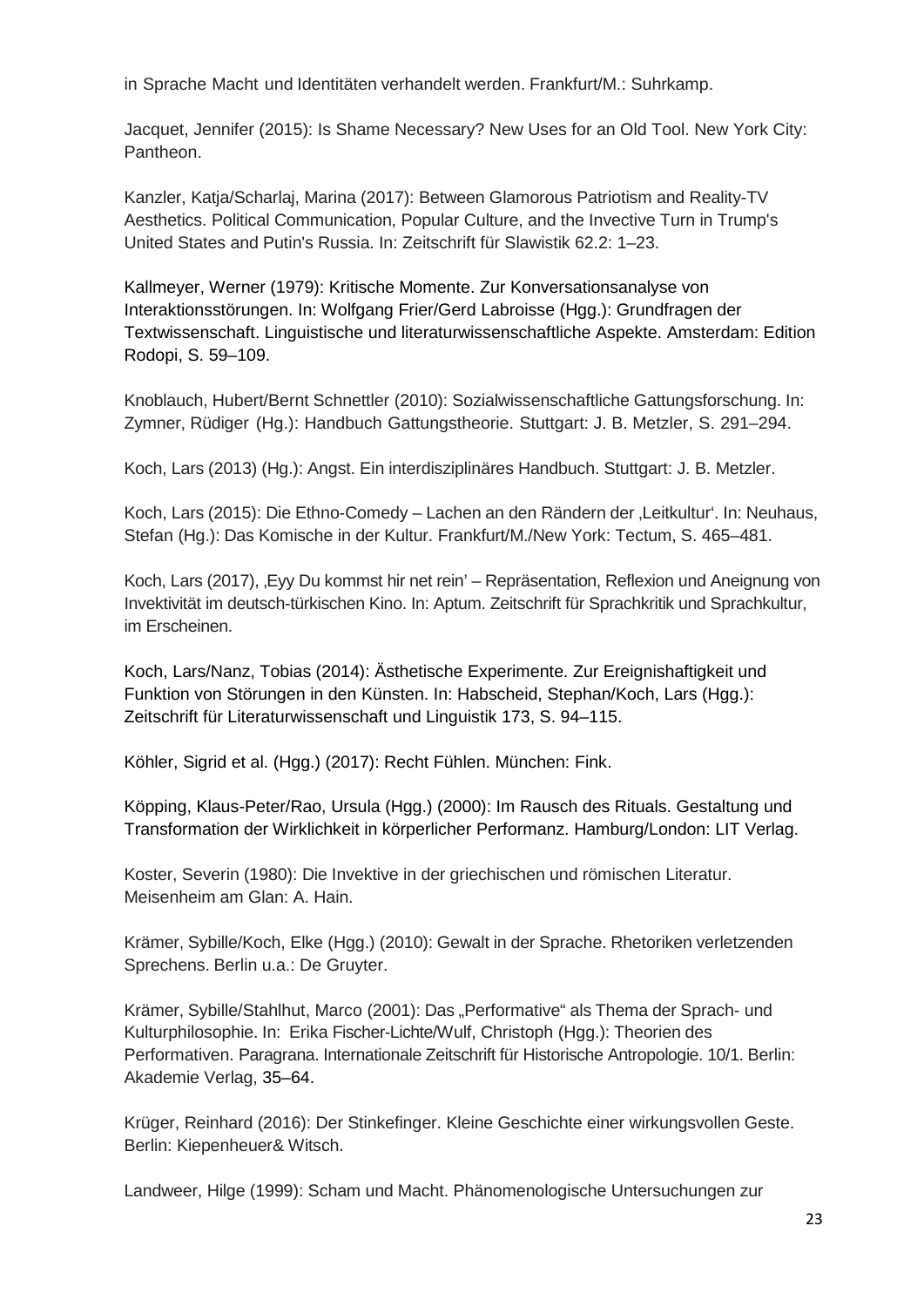Sozialität eines Gefühls. Tübingen: Perlentaucher.

Laureys, Marc/Simon, Roswitha (2010) (Hgg.): Die Kunst des Streitens. Inszenierung, Formen und Funktionen öffentlichen Streits in historischer Perspektive. Göttingen: V&R.

Lehmann, Johannes (2012): Im Abgrund der Wut. Zur Kultur und Literaturgeschichte des Zorns. Freiburg i. Br.: Rombach Verlag.

Lindekilde, Lasse et al. (2009): The Muhammad Cartoons Controversy in Comparative Perspective. In: Ethnicities, 9, S. 291–313.

Lobenstein-Reichmann, Anja (2013): Sprachliche Ausgrenzung im späten Mittelalter und der frühen Neuzeit. Berlin: De Gruyter.

Luckmann, Thomas (1986): Grundformen der gesellschaftlichen Vermittlung des Wissens. Kommunikative Gattungen. In: Kölner Zeitschrift für Soziologie und Sozialpsychologie, Sonderheft 27, S. 191–211.

Ludwig, Ulrike (2016): Das Duell im Alten Reich. Transformationen und Variationen frühneuzeitlicher Ehrkonflikte. Berlin: Duncker&Humblot.

Luhmann, Niklas (1984): Soziale Systeme. Grundriss einer allgemeinen Theorie. Frankfurt/M.: Suhrkamp.

Martuschkat, Jürgen/Steffen Patzold (2003) (Hgg.): Geschichtswissenschaft und "Performative Turn". Ritual, Inszenierung und Performanz vom Mittelalter bis zur Neuzeit. Köln: Böhlau.

Massumi, Brian (2007): Parables for the Virtual. Movement, Affect, Sensation, 4. Aufl., Durham: Duke University Press.

Matsuda, Mari J. et al. (Hgg.) (1993): Words That Wound. Critical Race Theory, Assaultive Speech, and the First Amendment. Boulder: Westview Press.

Melville, Gert/Rehberg, Karl Siegbert (Hgg.) (2012): Dimensionen institutioneller Macht. Fallstudien von der Antike bis zur Gegenwart. Köln: Böhlau.

Meyer-Sickendiek, Burkhard (2007): Satire. In: Ueding, Gert (Hg.): Historisches Wörterbuch der Rhetorik, Bd. 8. Tübingen: De Gruyter, S. 447–469.

Moïse, Claudine et al. (Hgg.) (2008): La violence verbale, Bd. 1: Espaces politiques et médiatiques, Bd. 2: Des perspectives historiques aux expériences éducatives. Paris: L`Harmattan.

Mouffe, Chantal (2013): Hegemony, Radical Democracy, and the Political. New York: Routledge.

Mouffe, Chantal (2014): Agonistik. Die Welt politisch denken. Frankfurt/M.: Suhrkamp.

Müller-Mall, Sabine (2012): Performative Rechtserzeugung. Weilerswist: Velbrück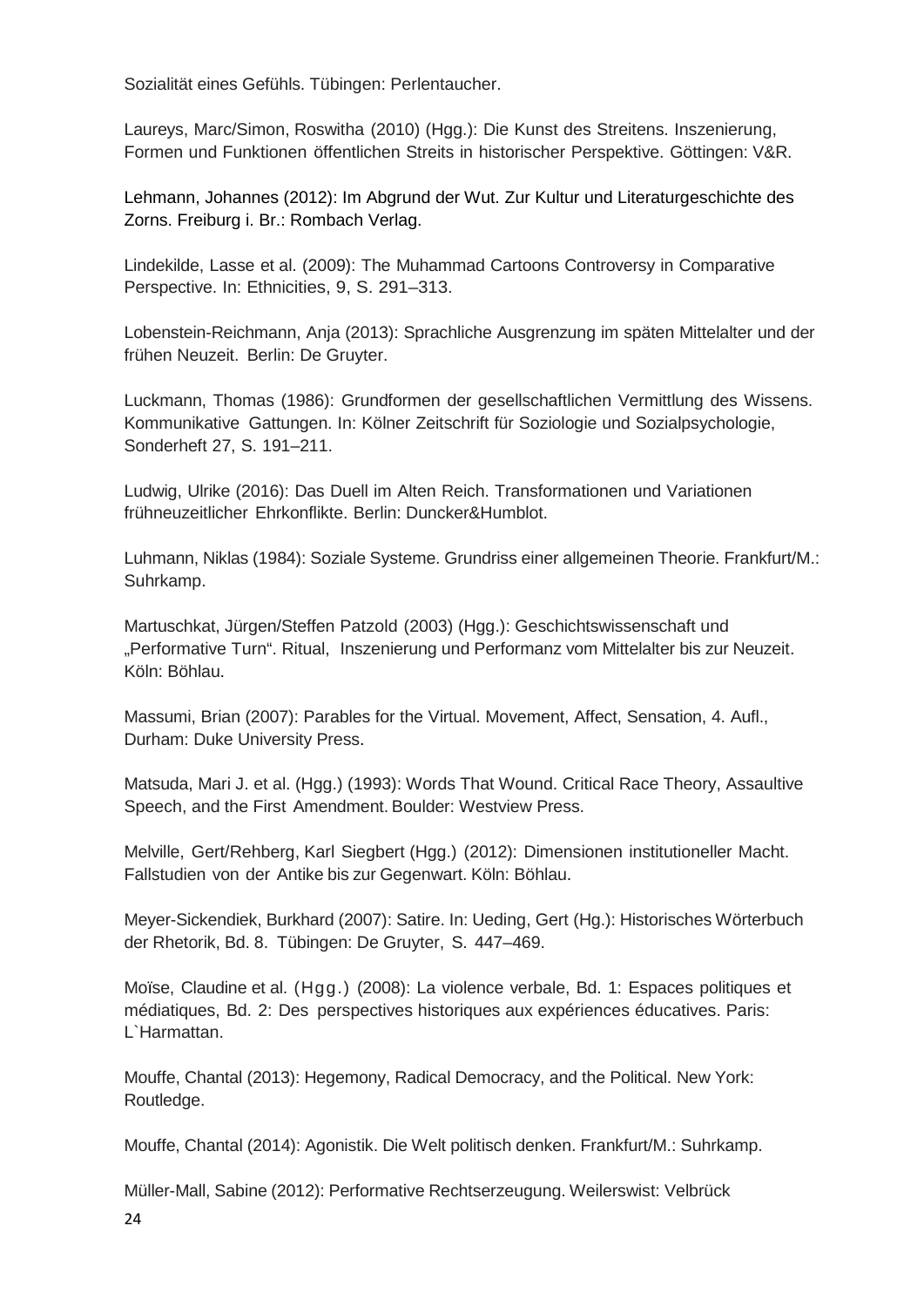Wissenschaft.

Neu, Jerome (2008): Sticks and Stones. The Philosophy of Insults. Oxford: Oxford University Press.

Nullmeier, Frank (2000): Politische Theorie des Sozialstaats. Frankfurt/M.: Suhrkamp.

Nussbaum, Martha Craven (2013): Political Emotions. Why Love matters for Justice. Cambridge: Cambridge University Press.

Piltz, Eric/Schwerhoff, Gerd (Hgg.) (2015): Gottlosigkeit und Eigensinn. Religiöse Devianz im konfessionellen Zeitalter. Berlin: Duncker&Humblot.

Popitz, Heinrich (2006): Soziale Normen. Frankfurt/M: Suhrkamp.

Prinz, Jesse J. (2007): The emotional construction of morals. Oxford: Oxford University Press.

Reckwitz, Andreas (2003): Grundelemente einer Theorie sozialer Praktiken. Eine sozialtheoretische Perspektive. In: Zeitschrift für Soziologie 32/4, S. 282–301.

Reckwitz, Andreas (2015): Praktiken und ihre Affekte. In: Mittelweg 36*/*24 (1/2), S. 27–45.

Reddy, William M. (2001): The Navigation of Feeling. A Framework for the History of Emotions. Cambridge: Cambridge University Press.

Rehberg, Karl-Siegbert (2014): Symbolische Ordnungen. Beiträge zu einer soziologischen Theorie der Institutionen. Baden-Baden: Nomos.

Rehberg, Karl-Siegbert/Kunze, Franziska /Schlinzig, Tino (Hgg.) (2016): PEGIDA – Rechtspopulismus zwischen Fremdenangst und "Wende"-Enttäuschung? Analysen im Überblick. Bielefeld: transcript

Ronson, Jon (2015): So You've Been Publicly Shamed. London: Picador.

Rosenwein, Barbara H. (2006): Emotional Communities in the early Middle Ages. New York: Ithaca.

Rosenwein, Barbara H. (2010): Problems and Methods in the History of Emotions. In: Passion in Context. International Journal for the History and Theory of Emotions 1/1, S. 1–33.

Salmela, Mikko (2014): The Functions of Collective Emotions in Social Groups. In: Konzelmann Ziv, Anita/Schmid, Hans Bernhard (Hgg.): Institutions, Emotions, and Group Agents. Contributions to Social Ontology. Dordrecht: Springer, S. 159–176.

Scharloth, Joachim (2011): 1968. Eine Kommunikationsgeschichte. Paderborn: Wilhelm Fink.

Schlögl, Rudolf (2014): Anwesende und Abwesende. Grundriss für eine Gesellschaftsgeschichte der Frühen Neuzeit. Konstanz: Konstanz University Press.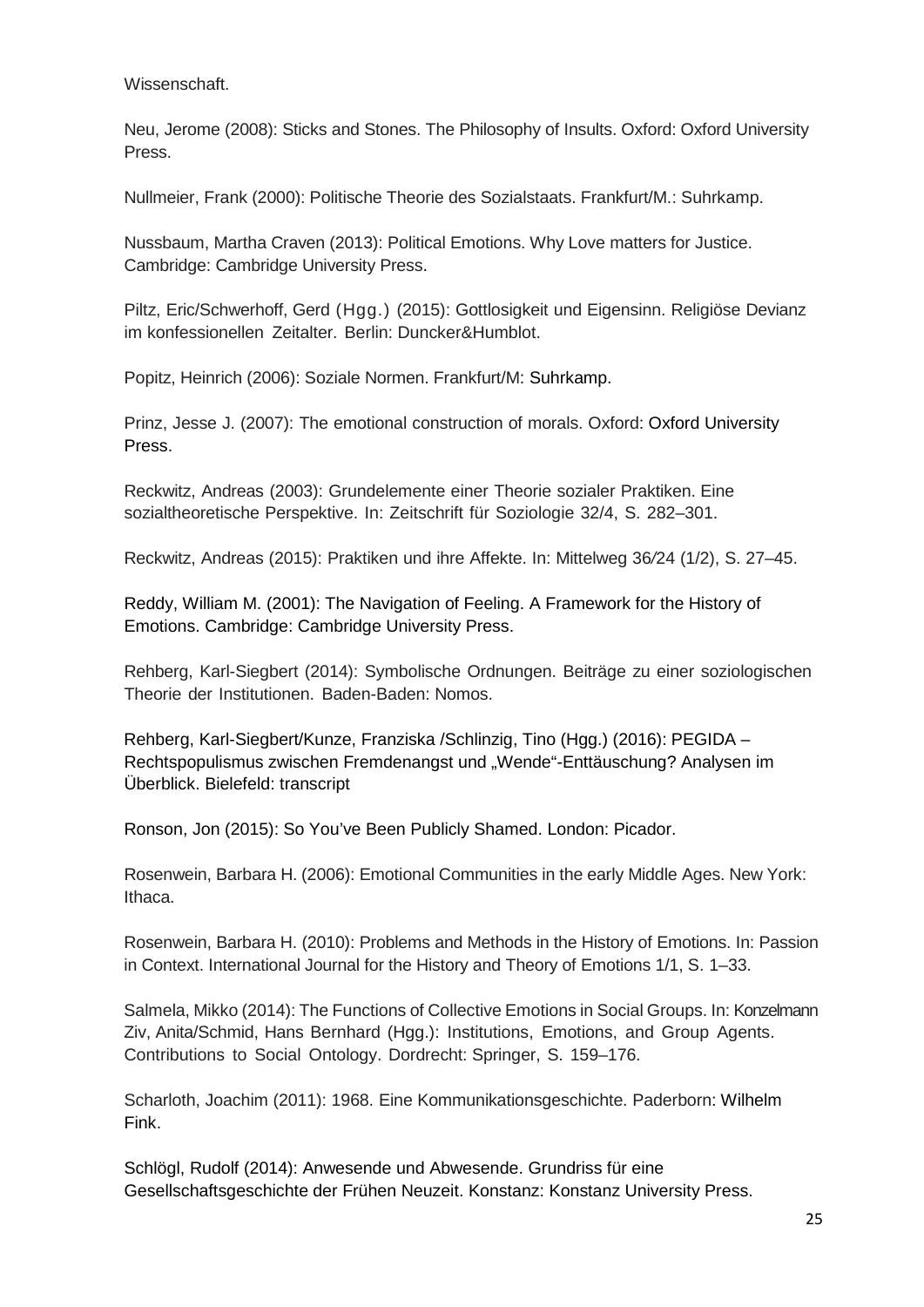Schmidt, Robert (2012): Soziologie der Praktiken. Konzeptionelle Studien und empirische Analysen. Berlin: Suhrkamp.

Schnell, Rüdiger (2015): Haben Gefühle eine Geschichte? 2. Bd., Göttingen: V&R.

Schöne, Albrecht (Hg.) (1986): Formen und Formgeschichte des Streitens. Der Literaturstreit, Bd. 2, Tübingen: De Gruyter.

Schüttpelz, Erhard (2006): Die medienanthropologische Kehre der Kulturtechniken. In: Engell, Lorenz/Siegert, Bernhard/Vogl, Joseph (Hgg.): Archiv für Mediengeschichte, Nr. 6., S. 87–110.

Schwerhoff, Gerd (2008): Horror Crime or Bad Habit? Blasphemy in Premodern Europe, 1200–1650. In: Journal of Religious History 32 (2008), S. 398-408

Schwerhoff, Gerd (2017): Radicalism and Invectivity. 'Hate speech' in the German Reformation. In: Bridget Heal/ Anorthe Cremers (Hgg.): Radicalism and Dissent in the World of Protestant Reform. Göttingen: V&R, S.36-52

Senge, Konstanze/Schützeichel, Rainer (Hgg.) (2013): Hauptwerke der Emotionssoziologie. Wiesbaden: Springer.

Simmel, Georg (1992): Der Streit. In: Ders.: Soziologie. Untersuchungen über die Formen der Vergesellschaftung. Frankfurt/M.: Suhrkamp, S. 284–382.

Speitkamp, Winfried (2010): Ohrfeige, Duell und Ehrenmord. Eine Geschichte der Ehre. Stuttgart: Perlentaucher.

Spiegel, Carmen (1995): Streit. Eine linguistische Untersuchung verbaler Interaktionen in alltäglichen Zusammenhängen. Tübingen: Verlag für Gesprächsforschung, S. 233–270.

Stearns, Peter N./Stearns, Carol Z. (1985): Emotionology. Clarifying the History of Emotions and Emotional Standards. In: The American historical review 90/4, S. 813.

Stenzel, Jürgen (1986): Rhetorischer Manichäismus. Vorschläge zu einer Theorie der Polemik. In: Worstbrock, Franz Josef/Koopmann, Helmut (Hgg.): Formen und Formgeschichte des Streitens. Der Literaturstreit. Tübingen: De Gruyter, S. 3–11.

Sue, Derald Wing (2010): Microaggressions in Everyday Life. Race, Gender, and Sexual Orientation. New Jersey: Wiley.

Tuschling, Anna (2009): Klatsch im Chat. Freuds Theorie des Dritten im Zeitalter elektronischer Kommunikation. Bielefeld: Transcript.

von Trotha, Trutz (1997): Zur Soziologie der Gewalt. In: Ders. (Hg.): Soziologie der Gewalt. Opladen: Westdeutscher Verlag, S. 9–55.

Walgenbach, Katharina (2012): Intersektionalität – eine Einführung: [http://portal](http://portal-/)intersektionalitaet.de/uploads/media/Walgenbach-Einfuehrung.pdf (21.12.2016).